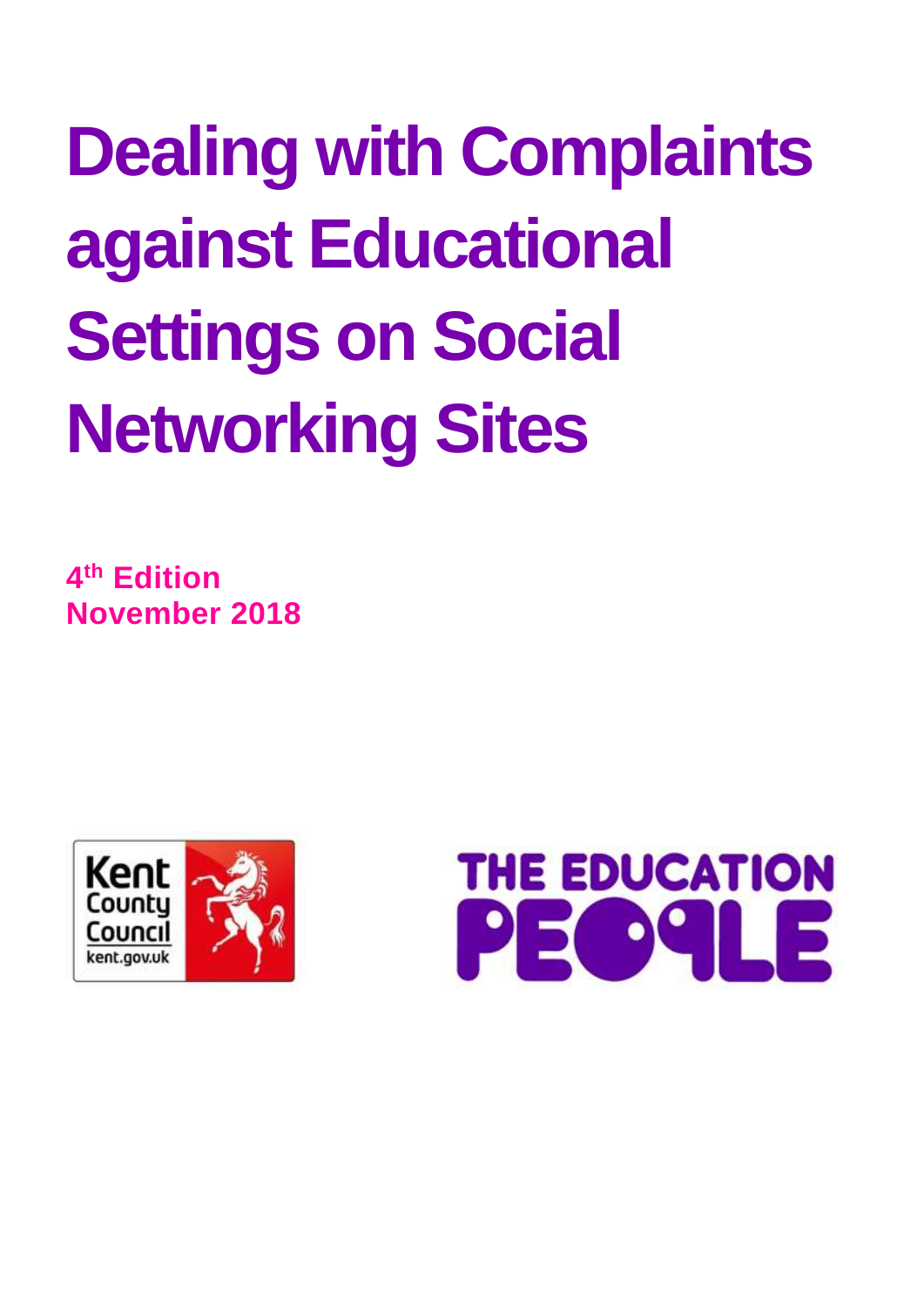# **Contents**

| 1. Introduction                                                          | p.3  |
|--------------------------------------------------------------------------|------|
| 2. Responding to specific concerns                                       | p.4  |
| A) Keep calm                                                             | p.4  |
| B) Gather evidence                                                       | p.4  |
| C) Reassure those affected                                               | p.5  |
| i) Supporting staff                                                      | p.5  |
| ii) Supporting other members of the community                            | p.6  |
| D) Meet face to face with parents or carers involved                     | p.7  |
| 3. Resolving difficult situations                                        | p.8  |
| A) Arrange a further meeting and invite the chair of governors/committee | p.8  |
| B) Report content to the site involved                                   | p.9  |
| C) Seek further advice                                                   | p.9  |
| D) Dealing with complaints from members of the public                    | p.9  |
| <b>4. Preventative Actions</b>                                           | p.10 |
| A) Build a whole community ethos towards safe use of social networking   | p.10 |
| B) Acceptable Use Policies (AUP)                                         | p.11 |
| C) Setting policies (including the complaints policy)                    | p.12 |
| D) Home-Setting Agreements                                               | p.12 |
| E) Promote positive use of social media                                  | p.12 |
| F) Other approaches                                                      | p.13 |
| <b>5. Conclusion</b>                                                     | p.13 |
| <b>Appendices</b>                                                        | p.14 |
| 1. What to do if a complaint is made on a social networking site         | p.14 |
| 2: Legal Information                                                     | p.15 |
| 3: Template letters                                                      | p.17 |
| 4: How to report/remove content on Facebook                              | p.21 |
| 5: How to report/remove content on Twitter                               | p.24 |
|                                                                          |      |

**This guidance has been written by the Education People's Education Safeguarding Service with input from the [Kent Area Education Officers \(AEOs\)](http://www.kelsi.org.uk/) and [Schools Personnel](https://the-sps.co.uk/)  [Service.](https://the-sps.co.uk/)**

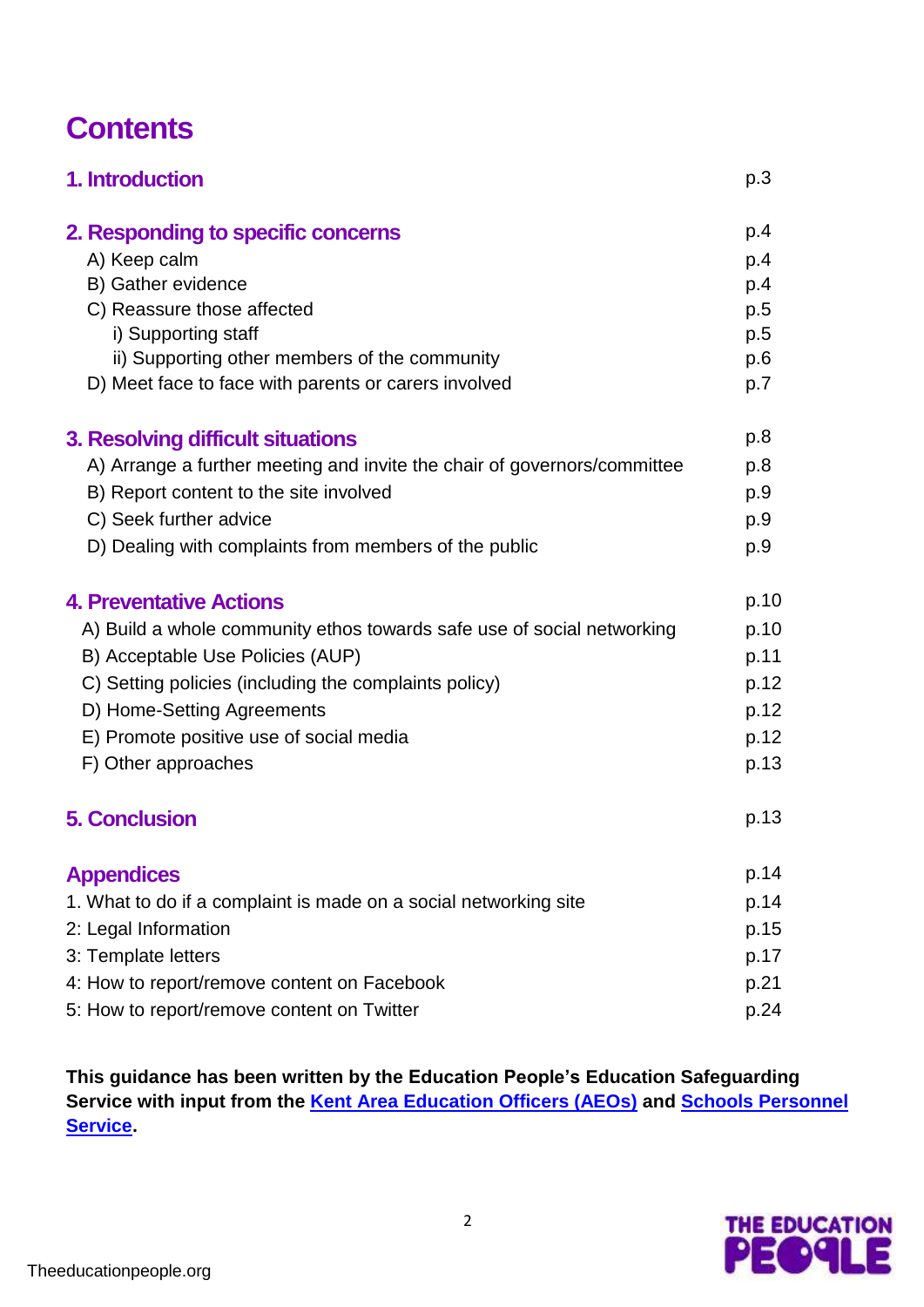# **1. Introduction**

The increasing number of people using social networking sites has had both a positive and adverse effect on the reputation of settings in local communities. Many educational settings use social media as an effective tool for parental engagement, e.g. to forward information through Facebook and Twitter, and all parents are encouraged to comment regularly to Ofsted through Parent View. However, in some cases, parents have bypassed the official complaints procedures and taken to social networking sites to criticise and, in some cases, make malicious comments about individual members of staff or the community or regarding decisions that have been taken by setting leaders.

The use of social networking sites to express opinions is an extension of how people already express their views on the internet. People use sites such as 'Trip Advisor' to review holiday accommodation and are encouraged to give online assessments of products they have purchased. However, remarks made about a setting, member of staff or child can be destabilising for a community and for the professional status of staff members who may have had allegations made against them. It can also lead to a 'whispering campaign' which can undermine leadership or target a child or family and can have a negative emotional impact on the children, young people or adults who may have been identified

A key question is how settings should respond to complaints made on social networking sites by parents/carers; the vast number of social media profiles and pages means that it can be hard for settings to proactively monitor issues being discussed by parents. Often, settings will only become aware of a concern when they are brought to their attention by a child, member of staff or parents who has access to the comments.

There is no single effective method of dealing with parents and carers who raise issues on social networking sites. However, settings can take a proactive approach to minimise such incidents rather than having to be reactive and put together a quick response to stop the spread of rumours. This guidance gives several approaches educational settings can use to deal with any problems as well as preventative approaches to help ensure that parents and carers follow the appropriate complaints procedures.

This guide focuses on Facebook and Twitter as they are currently the most common sources of concern; additional guidance for reporting and responding to concerns on other popular social networking sites can be accessed via the Education Safeguarding Advisor (Online Protection).

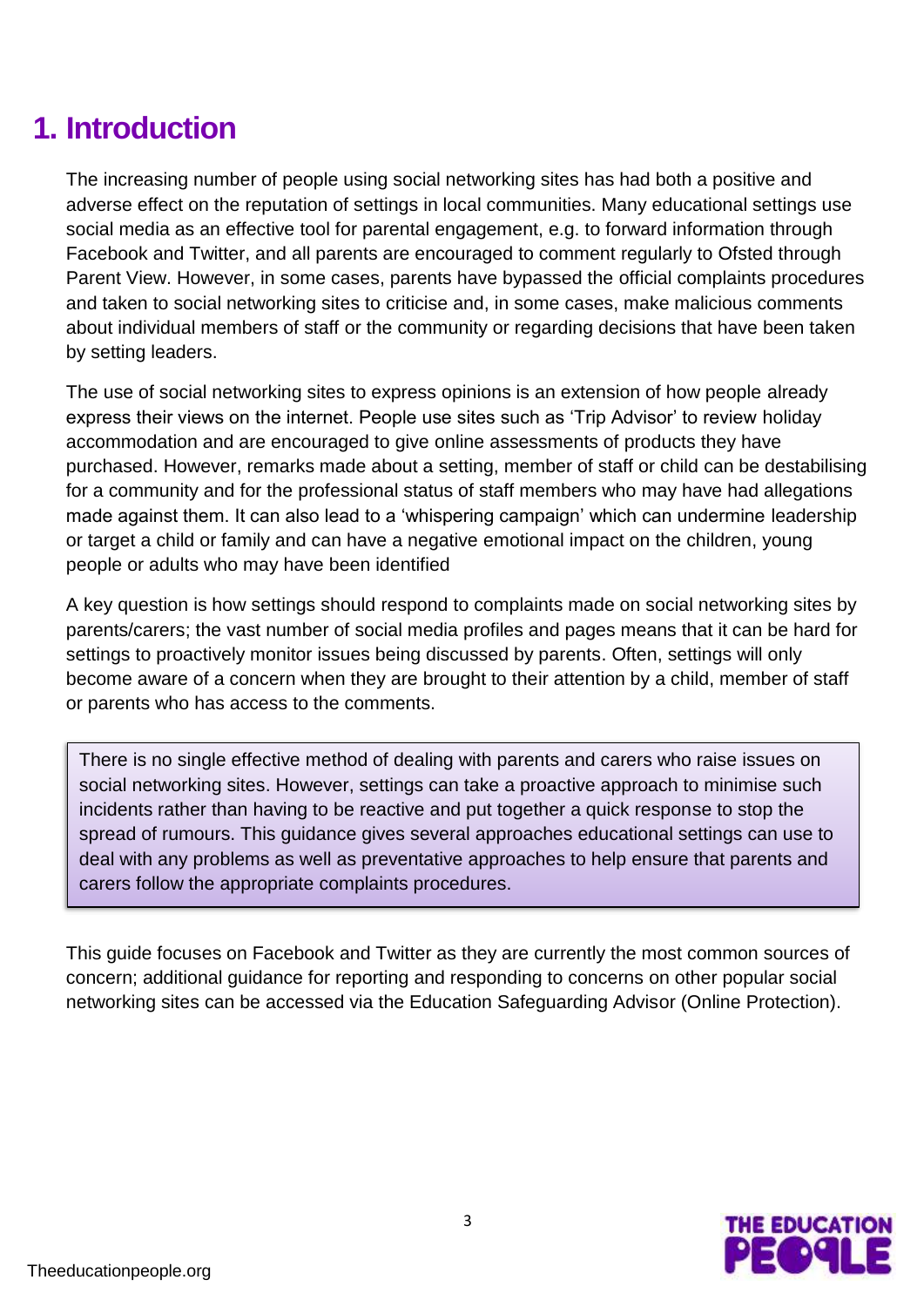# **2. Responding to Specific Concerns**

It is important to acknowledge that each situation will be different; there may be complicating factors which need to be considered. The following guidance outlines the basic steps educational setting leaders and managers can take when responding to specific concerns.

A flowchart is provided within Appendix 1.

# **A.Keep calm**

**Although sometimes difficult, it is essential that leaders ensure that their response to comments posted on social media is proportionate and impartial. Overreactions or emotionally led responses are likely to inflame the situation, which can mean that a successful positive outcome is less likely to occur for all involved.** 

Parents and member of the public are entitled to hold opinions about educational settings, many of which will be positive, some might not be so pleasant. Expressing these views however, is not always illegal and it is important to recognise that it isn't possible to prevent people posting comments online. Unless comments make a credible threat towards someone's safety (such as death threats or other specific threats of violence towards staff or children), name a teacher who is subject to an allegation, contain hate content or could be considered as harassment (and therefore a criminal offence has been committed) comments cannot and will not always be removed. Please see appendix 2 for further details on potential legal implications.

However, this does not mean that this behaviour should be tolerated, especially if it is directed at specific members of the community. The best course of action is for leaders to adopt a partnership approach with parents, where possible, and to speak directly with any members of the community involved when concerns are raised.

In some cases, leaders may decide that the best response will simply be to monitor the situation. In these situations, leaders should still follow the below guidance regarding gathering evidence, in case action is required at a later stage.

# **B.Gather evidence**

When a setting becomes aware of any information that is damaging towards an individual member of staff and/or community, it is important to gather evidence (such as [screenshots](http://www.wikihow.com/Take-a-Screenshot-in-Microsoft-Windows) and print-outs, includes times, dates and names where possible and ensuring the identity of the person who reported the issue is removed) and establish exactly what has been posted. It is important that evidence be obtained so that the facts can be established.

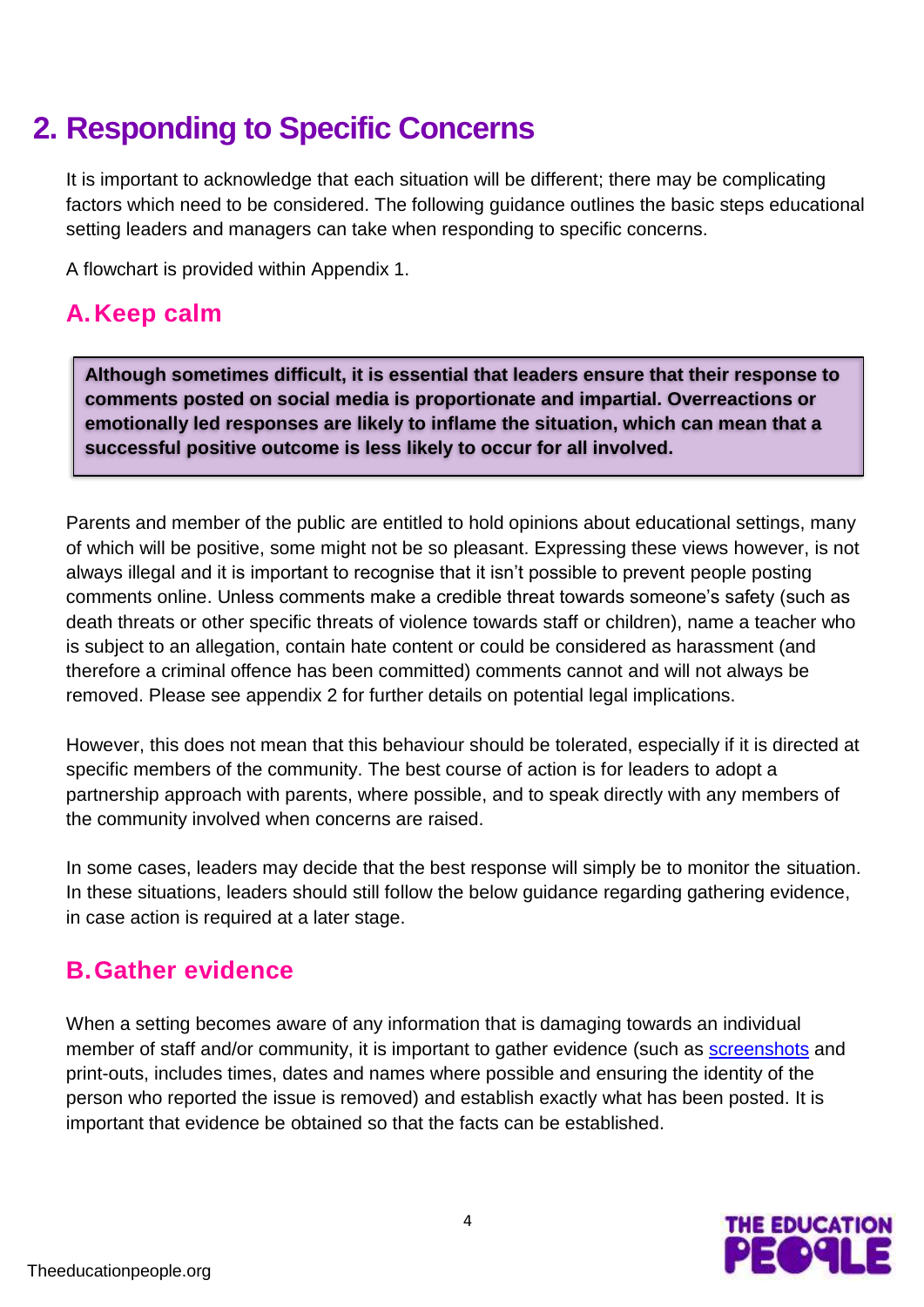When dealing with cases involving Facebook, parents may have set up a page or closed/secret group to discuss or in some cases, criticise the setting or members of staff. On a Facebook page, comments will always be public. In a closed or secret group, they will only be visible to group members. It is important where possible, to find out who has set up the page or group, as usually this is the parent who has the grievance. It can be difficult to trace the owner of a Facebook "page", however a closed group will publicly identify the members, and also which members are "administrators".

It is essential that members of staff, including non-teaching staff and governors, do not become embroiled in any of the discussion as this can inflame the situation. Leaders should ensure that members of staff are aware of how to respond to concerns - further information is contained within section 4: 'Preventative Actions'.

In some cases, parents may post comments on their own personal Facebook profiles. The visibility of these comments will depend on the individual parent's privacy settings. If a comment is public (this is indicated by the presence of a globe icon next to the post) then it will be visible to anyone who has access to the internet, even if they do not have a Facebook account. Other privacy settings may include "friends only" (only those people who are friends with the original poster can see the comment) or "friends of friends". In cases where comments have been shared with "friends of friends" or "friends only", it is essential that headteachers/managers ensure that the identity of the person who bought the concern to the settings attention is protected as far as possible.

# **C. Reassuring those affected**

**It is important that any evidence is kept, enabling settings to collate a record of events; this should include usernames, specific dates and times, as well as actions taken. In many situations this will be a one-off concern which can be resolved quickly, however in some situations this could be part of a bigger or ongoing issue; therefore, a clear chronology will be essential if further action is required.** 

# *i. Supporting staff*

If individual members of staff have been targeted or mentioned, then leaders will need to be mindful of their duty of care to those involved as there is a specific duty on employers to protect their staff from third party harassment.

Appropriate support will depend on the nature of the concerns and the reaction of the individual. If the member of staff is already aware of the comments, headteachers/managers should explain to them how they intend to address the concerns and offer support to them. Leaders should encourage staff to let them know if there is any further support that they feel they need.

If the member of staff is unaware of the comments, headteachers/managers should consider if it necessary to inform them, and if so, what would be the best approach. Depending on the nature

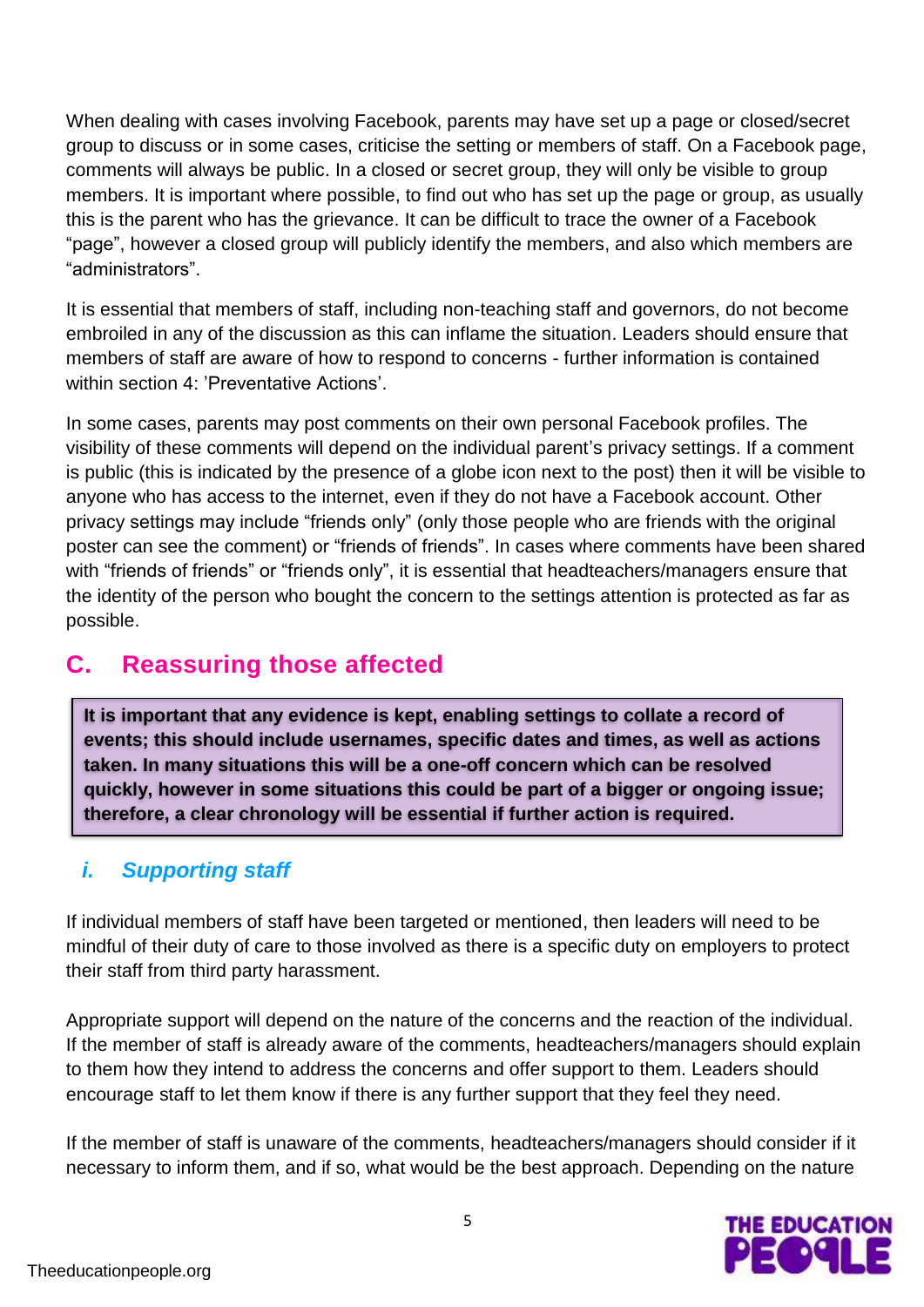of the comments, this decision may require additional advice via the AEO, Education Safeguarding Service, LADO (if the comment is an allegation) or other professional body.

- Staff may wish to contact their professional union for additional support and guidance
- Support may be accessed via the Education Support Network: www.educationsupportpartnership.org.uk
- Staff and leaders can also access help via the Professional Online Safety Helpline: [www.saferinternet.org.uk/about/helpline](file:///C:/Users/averyr01/AppData/Local/Microsoft/Windows/Temporary%20Internet%20Files/Content.Outlook/Q5LICBKV/www.saferinternet.org.uk/about/helpline)
- The settings may want to take legal advice from their personnel provider
- If any allegation have been made against a member of staff, headteachers/managers will need to discuss those concerns directly with the LADO team: [www.kelsi.org.uk/child](http://www.kelsi.org.uk/child-protection-and-safeguarding/managing-staff-allegations)[protection-and-safeguarding/managing-staff-allegations](http://www.kelsi.org.uk/child-protection-and-safeguarding/managing-staff-allegations)

## **Additional links and support**:

- The Professionals online safety helpline has useful guidance for schools and settings: [www.saferinternet.org.uk/news/minimising-reputational-risk-advice-for-professionals](http://www.saferinternet.org.uk/news/minimising-reputational-risk-advice-for-professionals)
- Childnet Teacher Guidance: [www.childnet.com/teachers-and-professionals/for-you](file:///C:/Users/averyr01/AppData/Local/Microsoft/Windows/Temporary%20Internet%20Files/Content.Outlook/Q5LICBKV/www.childnet.com/teachers-and-professionals/for-you-as-a-professional)[as-a-professional](file:///C:/Users/averyr01/AppData/Local/Microsoft/Windows/Temporary%20Internet%20Files/Content.Outlook/Q5LICBKV/www.childnet.com/teachers-and-professionals/for-you-as-a-professional)
- The Department for Education Preventing and Tackling Bullying (July 2017) [www.gov.uk/government/publications/preventing-and-tackling-bullying](https://www.gov.uk/government/publications/preventing-and-tackling-bullying)
- The Education People's Education Safeguarding Service provides advice and support via the Education Safeguarding advisor (Online Protection) and Area Safeguarding Advisors: [www.kelsi.org.uk/child-protection-and-safeguarding/e-safety](http://www.kelsi.org.uk/child-protection-and-safeguarding/e-safety)
- If the Headteacher is a member of the NAHT then they also have very useful guidance on their website. www.naht.org.uk

# *ii. Supporting other members of the community*

There have been cases where negative or malicious comments posted on social media have not been about a member of staff, but about a child or another parent. It is important that headteachers/managers are aware of the need to promote the wellbeing and safety of the whole community, however, they should also be aware of some of the limitations and be clear about how achievable this may be in some cases.

When responding to issues where parents are writing negative or unkind comments about other parents, the setting needs to consider how best to mediate concerns (if appropriate) and to what extent they can resolve concerns if they are having a detrimental impact on the setting. In cases where there is a concern regarding physical violence headteachers/managers will need to involve the police.

In some cases, there may be a requirement to consider the potential safeguarding impact (including emotional consequences and a risk to physical safety) on children if comments are made online about them. In many cases children will be unaware of these comments, especially

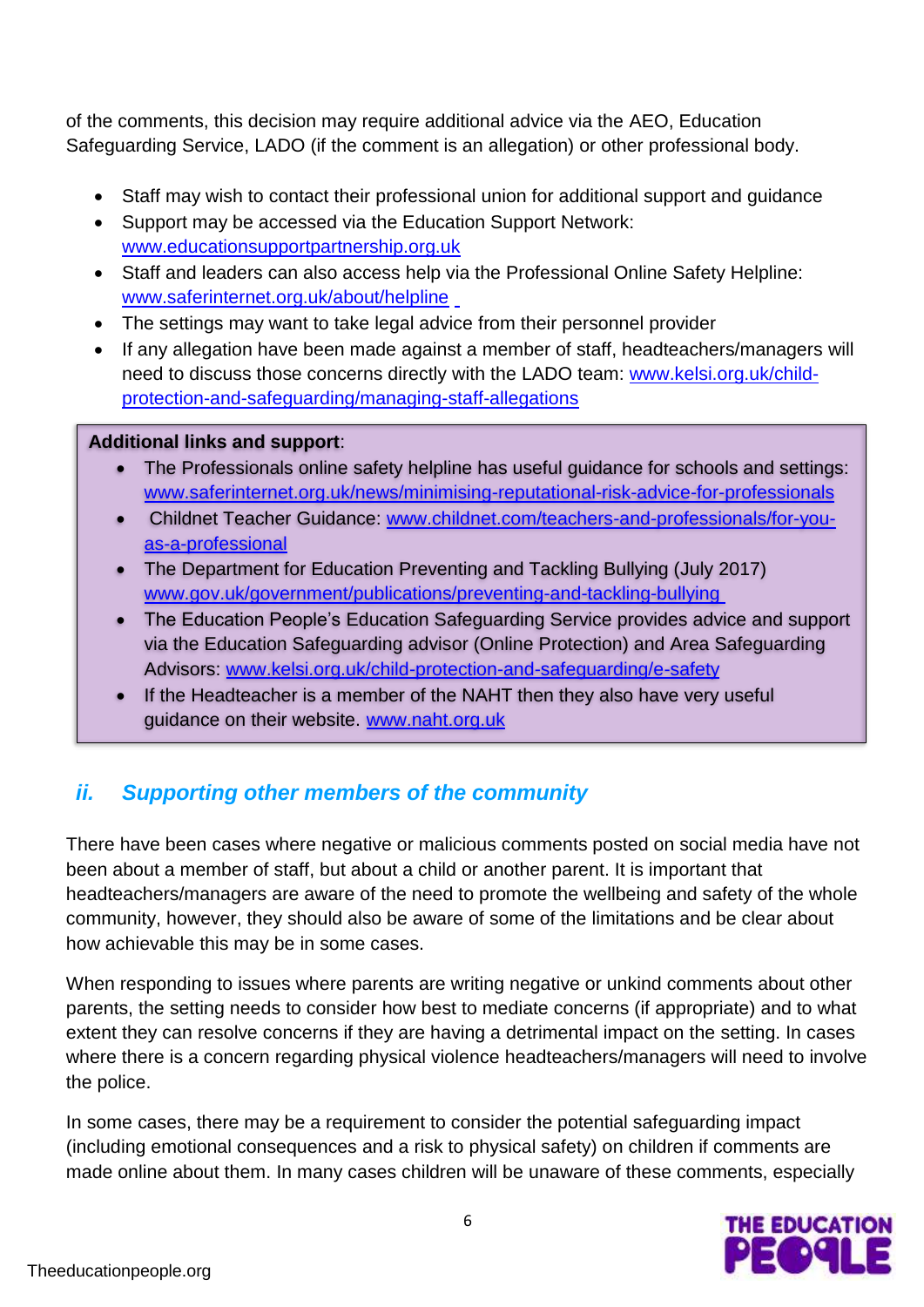where they are not using social media, however in some situations children may be made aware by their parents. Settings should be aware that 'playground' gossip can cause considerable emotional distress to children and action will be required. A discussion may need to take place with a wider group of parents and settings may need to undertake direct work with a group of children to address concerns. In some cases, it may require involvement of other external agencies (such as the police if credible threats are being made) in line with existing safeguarding procedures.

If headteachers/managers are unclear about how to respond, they should seek advice from the Education Safeguarding Service.

# **D. Meet face to face with parents or carers involved**

**In most incidents, a face to face meeting with the parents involved can resolve the matter. This allows the headteacher/manager to identify the parents' concern and will help ensure that a suitable solution is put into place, or to instigate the official complaints process.** 

In many cases, the reason why a parent has made comments about the setting or staff members online is due to being oblivious about the implications of making such comments, or because they are unaware of or disillusioned with the complaints procedure. An immediate response in writing can occasionally inflame situations (and indeed in some cases ends up being shared on social media itself) so a face to face or "offline" discussion is likely to have a more positive outcome. If multiple parents are involved, settings should consider how best to respond safely and effectively, whilst maintaining confidentially. This may require multiple meetings with parents on an individual basis.

The headteacher/manager (or other appropriate member of senior leadership staff) should meet with the parents to express their disappointment with the current situation and explain that the setting would like to work with them to resolve the problem that is obviously causing them distress. Headteachers/managers should address the matter of social networking with the parents concerned and explain how this behaviour can have a detrimental impact on the setting and potentially their children's education, while not allowing the setting to address their concerns.

It can be helpful, at this point, to discuss the importance of considering any messages they post online in the future, as these can have a detrimental impact on themselves as well as the wider community. Parents should be made aware that comments posed online (even if made "privately") can easily be misread or misinterpreted and can also be shared without their knowledge or consent.

At this meeting it is important that printouts of the allegations or comments are available for parents; again, settings should take steps to ensure that any content which could identify the individual who bought it to the settings attention is removed.

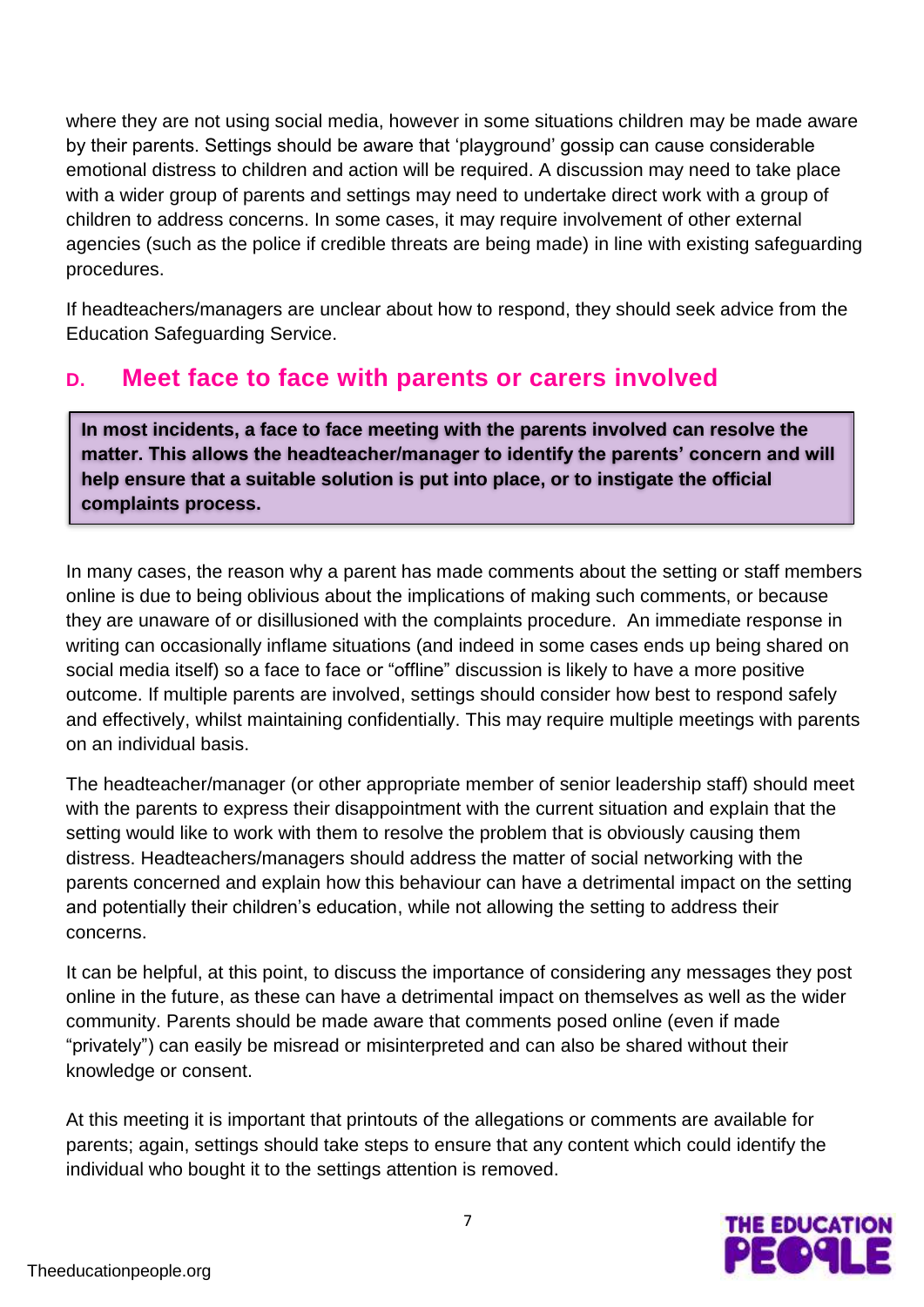At this stage, it is important that the headteacher/manager requests that any offending posts or pages are immediately removed and encourages the parents to work with the setting, following the complaints procedure if they are unhappy. If parents refuse to remove content, headteachers/managers can report the concern to website (see appendix 4 for advice regarding reports to Facebook) or escalate the concern to the Professional Online Safety helpline: [www.saferinternet.org.uk/about/helpline](http://www.saferinternet.org.uk/about/helpline) .

If the meeting does not have a successful outcome, it is important for the headteacher/manager to stress that the setting may have to take further action to resolve the matter. Although it is important not to cause further problems, the professional status of staff and the setting needs to be maintained and it cannot be compromised by any malicious comments or allegations. The setting may want to warn the parents that any existing comments or a continuation of posts could lead to civil or criminal action being taken, although the setting would prefer to avoid having to take this route.

If headteachers/managers think that a criminal offence has been committed or believe that speaking directly to the parents would lead to a confrontation or offence being committed, they should speak with their Local Kent Police contact to work together to support the setting in discussing this with the parent concerned in more detail.

# **3. Resolving Difficult Situations**

If the matter is not resolved through a face to face meeting, the setting has several options to try and address the situation. While the setting will not want to escalate the matter unnecessarily, it is crucial that they try to come to a sensible and proportionate conclusion.

# **A. Arrange a further meeting and invite the chair of governors/committee**

To ensure that the parents understand the seriousness of the matter, a further meeting could be arranged with the chair of governors or committee (as appropriate to the setting) present to convey the damage that these comments are having on the community. It is essential that the chair of governors etc. is fully briefed before the meeting and that a common approach is taken by the setting to address this matter. Again, it gives an opportunity for the parents to share any grievances and for an action plan to be established to deal with any concerns expressed.

If parents refuse to meet with the setting, the headteacher/manager/chair of governors may wish to use the final letter in appendix 2. Please note that all other options should be explored before using this letter.

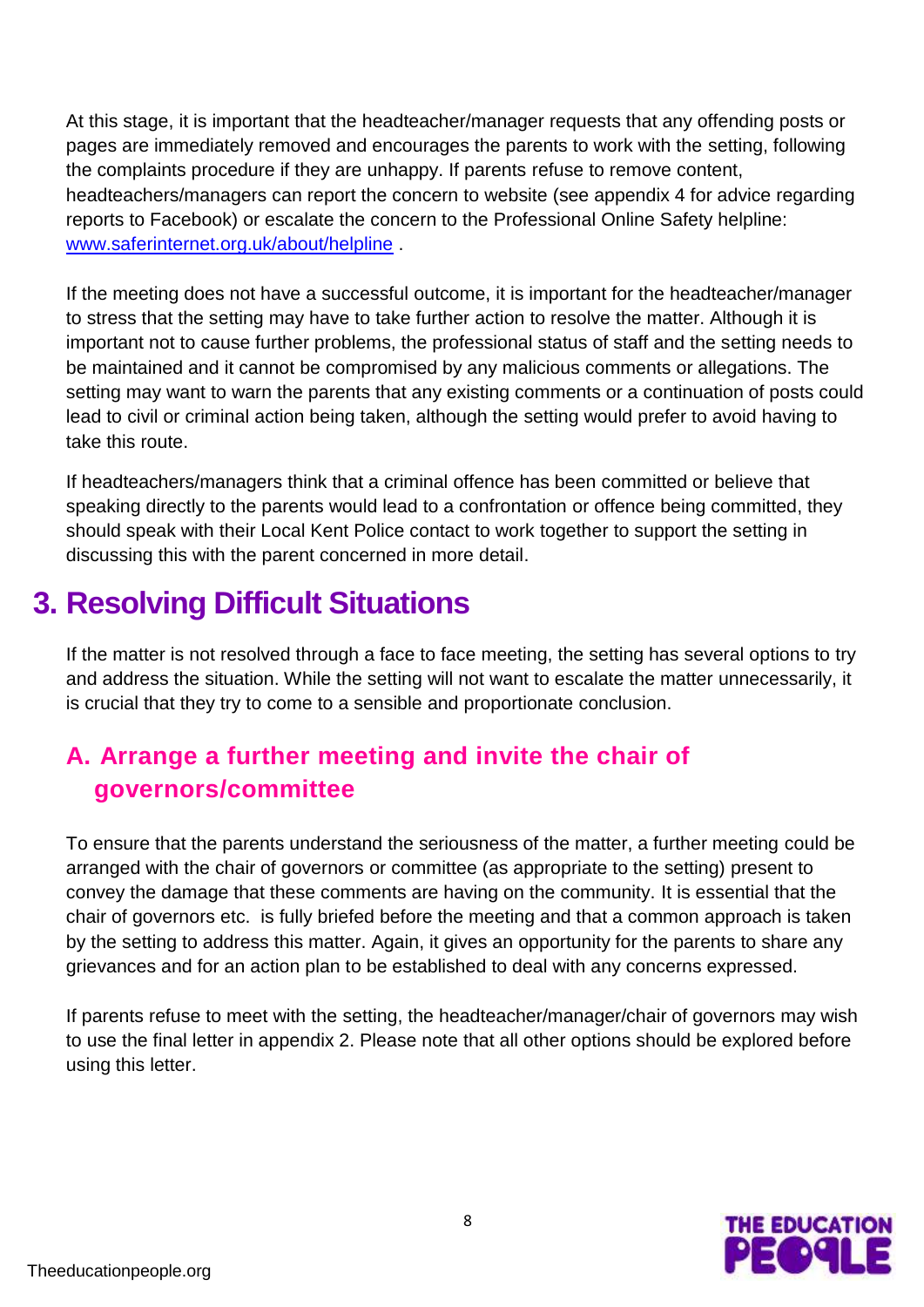# **B.Report content to the site involved**

If parents do not agree to remove any offending content, the setting can report content to the website where it has been posted. This raises a 'ticket' with those who monitor content on the site, so they can assess this in relation to whether any of the terms and conditions have been violated. Settings should be aware that there may be a time delay in the review of this content and that if the content does not breach the terms and conditions, the site administrators will not remove it. Forced removal of comments will only occur if the comments break the law or break the website's terms and conditions.

Information about how concerns can be reported to Facebook and Twitter can be found in appendix 4 and 5. For other services it may be helpful to visit the site being used; many platforms have a help or report section.

# **C.Seek further advice**

The final step in some cases may be for a setting to seek legal advice on comments posted on a social media site. In some cases, this has resulted in a letter from a solicitor being sent out to the parents warning them that malicious allegations could result in legal action. Headteachers and managers should be aware that in some cases this can have a detrimental impact and may inflame situations further; it is recommended to try all other possible routes before proceeding.

In cases where a criminal offence has been committed, police advice should be sought at an early stage. This should usually take place via 101, but if there is an immediate risk of harm to any member of the community, this should be reported via 999. It is advisable that settings record any crime reference numbers etc., even if police action is not considered to be necessary.

If an allegation has been made against a member of staff, advice must be sought from the LADO service.

If educational settings are concerned that an issue may receive media attention, they may wish to seek advice from their local authority press team. Additionally, advice may be gathered via their own support channels, such as professional unions, personnel providers, legal support services or academy chains etc.

• For Kent educational settings, the KCC Press Office can be accessed via: [www.kccmediahub.net/about](http://www.kccmediahub.net/about)

# **D. Dealing with complaints from members of the public**

In some cases, complaints may be posted on social media by a member of the public; this could be a friend or family member of a parent, or someone completely unknown to the setting. In these situations, settings may only be able to act if the comments are criminal or are deemed to have broken the sites terms and conditions.

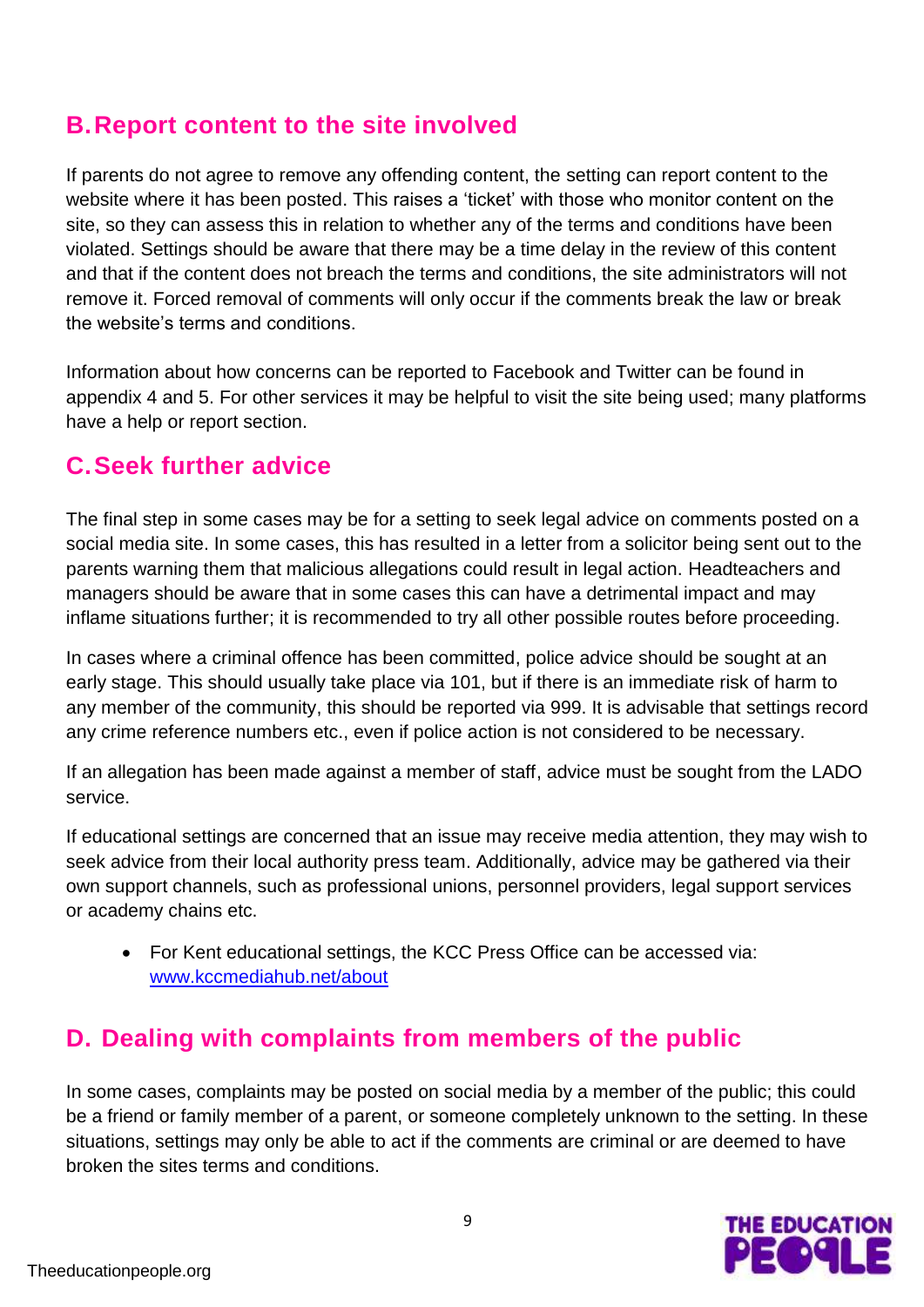If the person is known to a parent (for example they have commented on parents own post on their Facebook profile), the best approach will be to discuss the concern with the parent as outlined in section 2.

If the person is not identifiable (for example anonymous accounts on google reviews or Twitter profiles), the setting should report the content to the site concerned but be aware that it may not be removed.

If the comments posted by a member of the public give the setting a reason to believe that a member of the community is at risk of harm (such as credible threats are made against an individual) or believe a criminal offence has been committed, advice should be sought from the police.

Leaders should consider if it is always required for them to respond directly to complaints made by members of the public. If it is deemed necessary, it is important to ensure the response if proportionate and impartial; overreactions or emotionally led responses are likely to inflame the situation further. In some cases, leaders may decide that the best response will be to monitor the situation. Leaders should still gather evidence and record decision making, in case further action is required at a later stage.

If educational settings are concerned that an issue posted online by a member of the public may receive media attention, they may wish to seek advice from their local authority press team. Additionally, advice may be gathered via their own support channels, such as professional unions, personnel providers, legal support services or academy chains etc.

• For Kent educational settings, the KCC Press Office can be accessed via: [www.kccmediahub.net/about](http://www.kccmediahub.net/about)

# **4. Preventative Actions**

Allegations or malicious comments against members of staff or the setting can have an unwanted effect on the setting's ethos, which can result in a detrimental effect on children and young people. It is crucial that settings take steps to try and prevent these types of issues from reoccurring.

It is important for leaders to be realistic about what they hope to achieve when responding to negative comments or complaints on social media. Leaders should remember that isn't always possible to prevent parents posting comments online, and comments cannot always be removed. The focus should therefore be on achieving the best outcomes for children, especially if they are at the centre of the concern.

# **A.Build a whole community ethos towards safe use of social networking**

Settings may wish to regularly highlight awareness regarding responding use of social networking such as via newsletters etc. Example text and letters can be found in appendix 3.

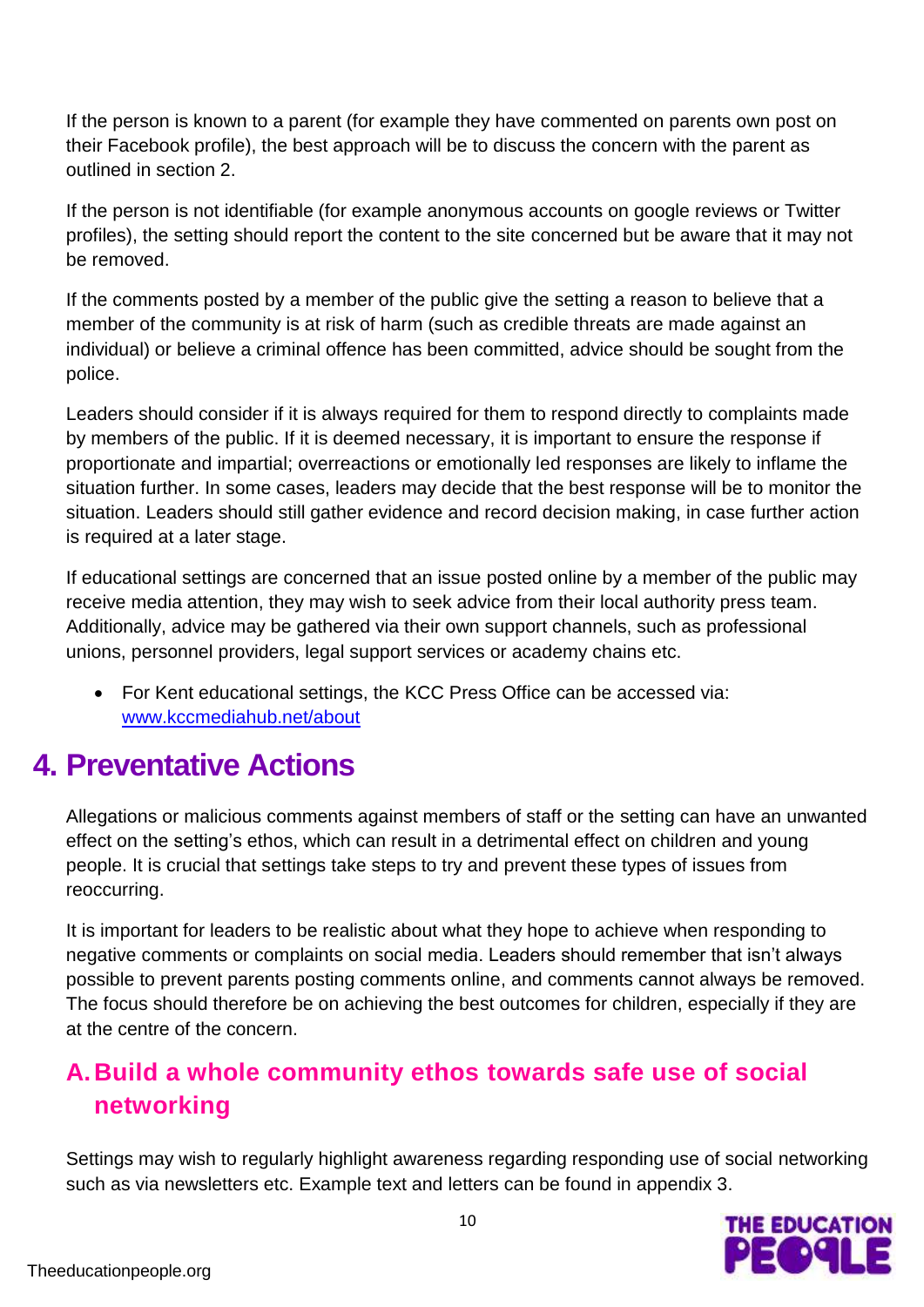If there have been specific issues, settings could consider sending a specific letter to parents to encourage them to be mindful about what they post on social networking sites and to be aware of the impact such comments could have on the community. The letter could also include the fact that unpleasant or hurtful comments should not be posted online as they may potentially be considered as a criminal offence. For template letters please see appendix 3.

The setting may want to remind all parents of the official communication and complaints channels which are available to be used should they need them, as this is the most appropriate way of dealing with any concerns. Settings may also wish to remind parents that they can "report" any unpleasant comments or content to Facebook or other social networking sites, who may remove comments and block/ban users who break these rules. Parents should also be aware of the importance of role modelling appropriate behaviour for their children online, much like they should offline.

Leaders should ensure that all members of staff receive safeguarding training that is robust and up-to-date and covers online safety (as identified within 'Keeping Children Safe in Education' 2018). This training should include ensuring that all members of staff know how to respond to concerns they may see online in a way that supports the setting and does not compromise their professional role. Leaders should ensure that all members of staff sign an Acceptable Use Policy (AUP) and are aware of expectations with regards their use of social media.

# **B.Acceptable Use Policies (AUP)**

Settings should have an AUP that is signed by staff and pupils to ensure that they use digital technology and the internet safely and understand the sanctions resulting from breaches of this policy. Many settings have included statements that refer to parental support on this matter and these also ask parents to monitor children and young people's use of digital technology and social media while they are out of the setting. The policy should be reviewed and, where necessary, updated on an annual basis; settings could include a statement on parental use of social networking. Please be aware that this approach can sometimes be difficult to enforce. Further advice and guidance regarding AUPs can be found at [www.kelsi.org.uk/child-protection](http://www.kelsi.org.uk/child-protection-and-safeguarding/e-safety)[and-safeguarding/e-safety](http://www.kelsi.org.uk/child-protection-and-safeguarding/e-safety)

## **Example statement:**

**'As a parent, I support school safeguarding policies and I will ensure that I monitor my child's use of the internet (including social networking) outside of school. I will act as a positive role model to my child by ensuring that I use social networking sites responsibly.'** 

# **C.Setting policies (including the complaints policy)**

Whenever there is a dispute between a parent and a setting, it is important that the complaints procedure is followed so that grievances are taken seriously, and solutions can be quickly found

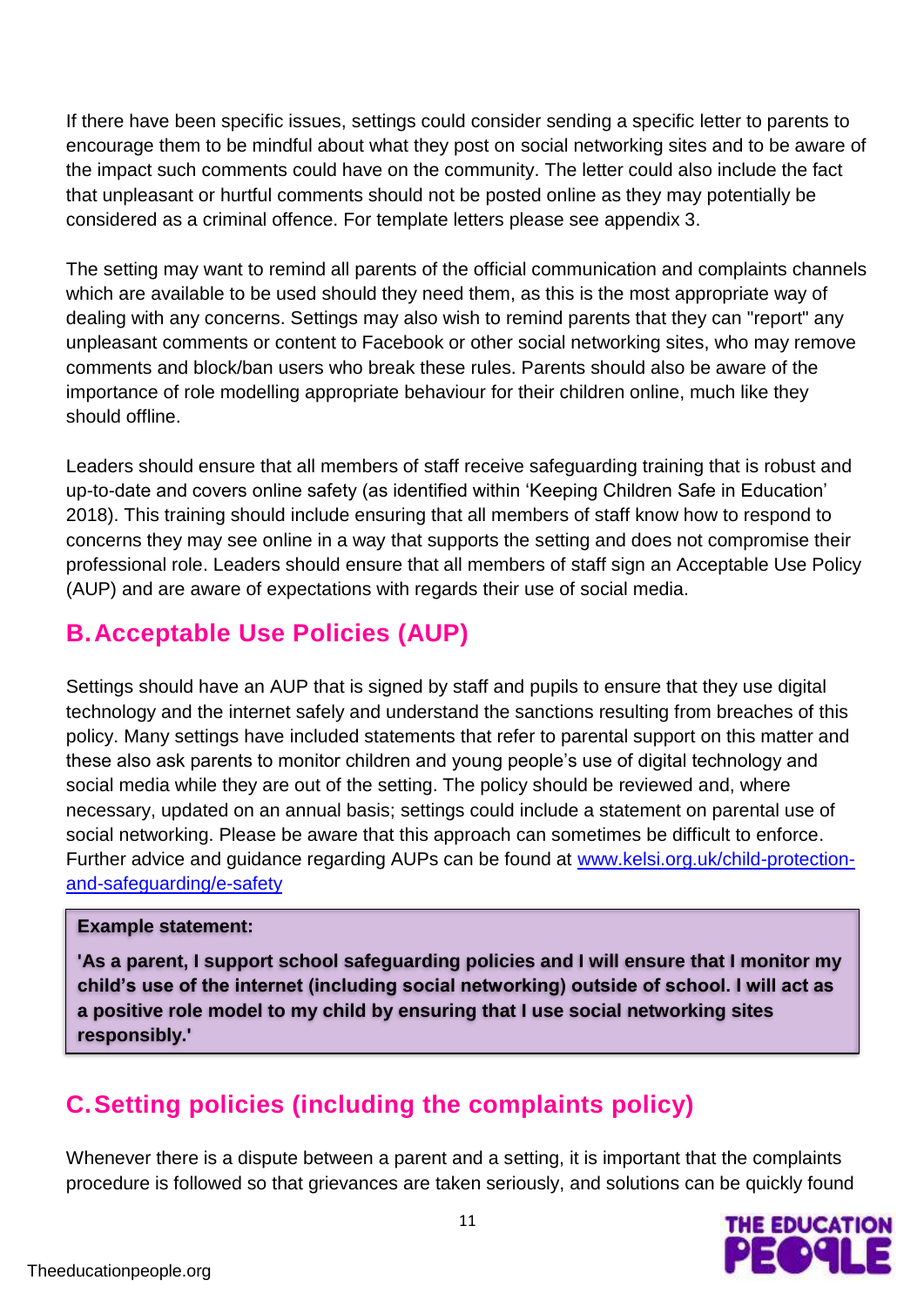to ensure that a learner's education is not disrupted. The complaints policy should be easily accessible via the setting website. Headteachers/managers may also wish to draw attention to this concern in other related polices including anti-bullying, Safeguarding, online safety, data protection/security and confidentiality.

In accordance with 'Keeping Children Safe in Education' 2018, schools should have a staff code of conduct, which covers the use of social media. Settings may choose to have a specific social media policy (or integrate this within existing policies such as an online safety policy). A social media policy should cover appropriate use of social media by the setting and identify appropriate behaviour on social media for all members of the community. Further advice and guidance regarding social media policies can be found at [www.kelsi.org.uk/child-protection-and](http://www.kelsi.org.uk/child-protection-and-safeguarding/e-safety)[safeguarding/e-safety](http://www.kelsi.org.uk/child-protection-and-safeguarding/e-safety)

# **D.Home-Setting Agreements**

Most settings have a contract between parents and the setting to ensure that children and young people are fully supported with their learning and welfare both inside and out of the classroom. Many of the statements refer to parents reinforcing settings' policies on homework, behaviour and conduct. To counter parents discussing sensitive issues about individual teachers or learners on social networks, many settings include a statement on the Home-Setting Agreement to try and stop parents from making derogatory or malicious comments. While it is difficult to monitor parents' use of social networking sites, it does show that the setting takes this matter seriously and, the fact that parents have signed the agreement means that they have a responsibility to act appropriately.

## *Example statements:*

*"We will support the school's approach to online safety and will not upload, share or add any pictures, video or text that could upset, offend or threaten the safety of any member of the school community".* 

*"Parents and carers are reminded to use existing structures when making any complaint about the school or a member of staff. They are advised not to discuss any matters on social networking sites'.* 

*'If at any time during your child's time at xxxx school, you wish to make a complaint, then you are advised to follow the school's complaints procedure, which can be found on the school website [insert link]. We request that all parents and carers refrain from using social networking sites to discuss sensitive issues about the school.'* 

# **E. Promote positive use of social media**

Some settings are now exploring the proactive use of social media as a positive engagement tool for parents. Many social media complaints arise out of parental frustrations and because parents may feel that they are not listened to or valued by settings; therefore, many parents take the

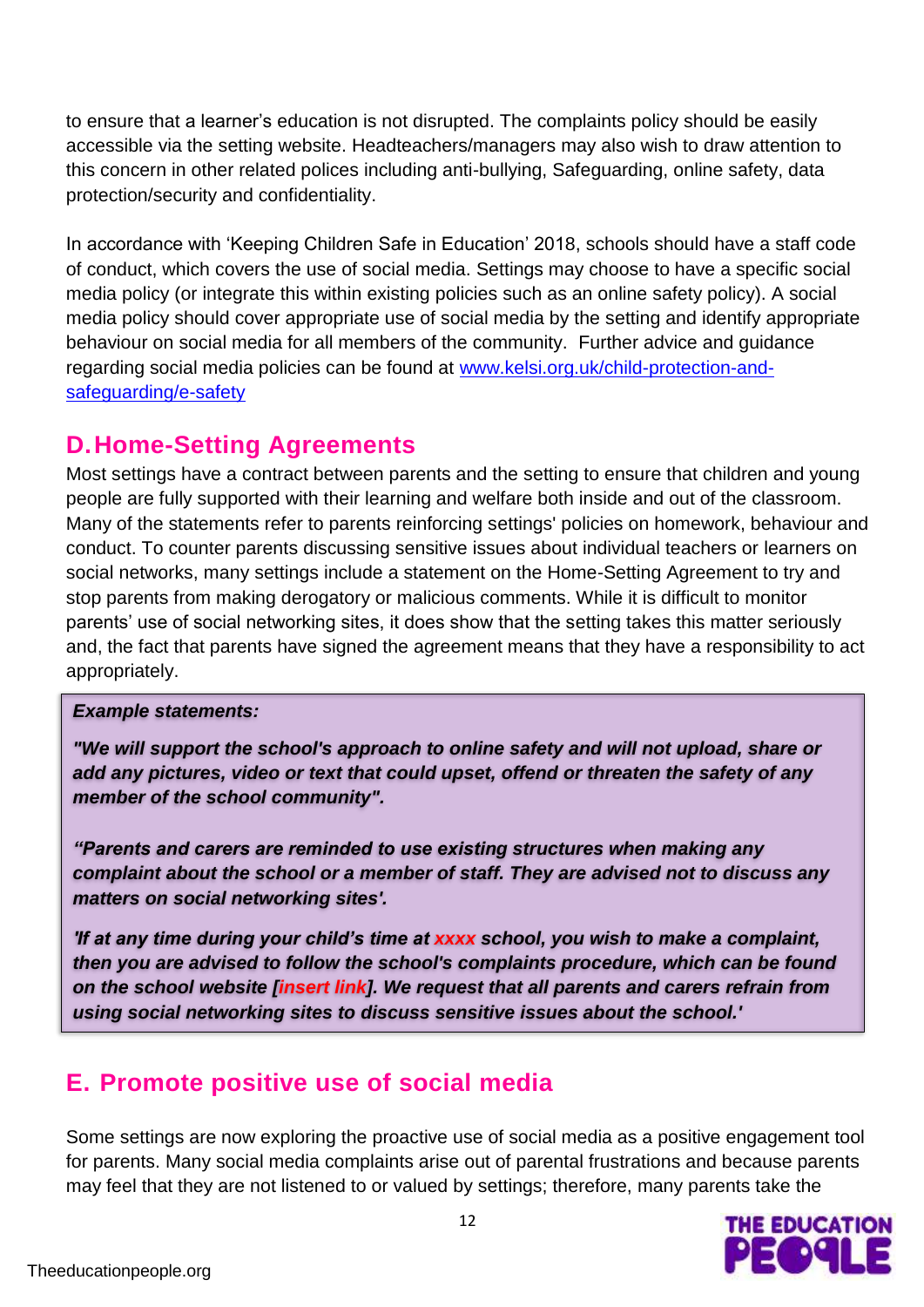matter out of the settings hands and set up unofficial and unapproved Facebook pages or groups.

In some cases, Facebook pages or groups may be set up and run (either officially or unofficially) via parent teacher associations or other similar groups. It is important that in these cases the headteacher/manager is involved in ensuring that the groups are run in accordance with the settings policies and clear boundaries are in place about appropriate online behaviour. The Kent AUP template guidance includes a template acceptable use policy for official parent run Facebook pages/groups and the "using social media" guidance includes disclaimers and advice for leaders.

If a setting has an official and appropriately managed Facebook page or group this can minimise some of the concerns or ensure that the setting has a way to respond appropriately via an official and approved communication channel.

# **F. Other approaches**

Headteachers/managers may want to consider implementing a range of routes to encourage parents to raise concerns directly with the setting, for example ensuring a senior member of staff is available on the gate at the start and end of the day, dedicated email accounts etc.

# **5. Conclusion**

In the age of social media, all institutions need to be robust against criticisms and opinions. Complaints by parents are nothing new for educational settings, in the past many parents have made comments on the playground or have gone to local media outlets such as newspapers to highlight decisions or complaints. However, today, these complaints can easily be shared in the public domain and a post on a social networking site can reach thousands of users instantly, damaging reputations and giving a misleading slant to any issue

**Educational settings cannot monitor every comment posted on social networking sites, but they can be proactive in trying to ensure that parents and carers are aware of the appropriate processes in place to raise complaints or concerns, as well as their responsibility to act as a 'positive online role model' to their children.**

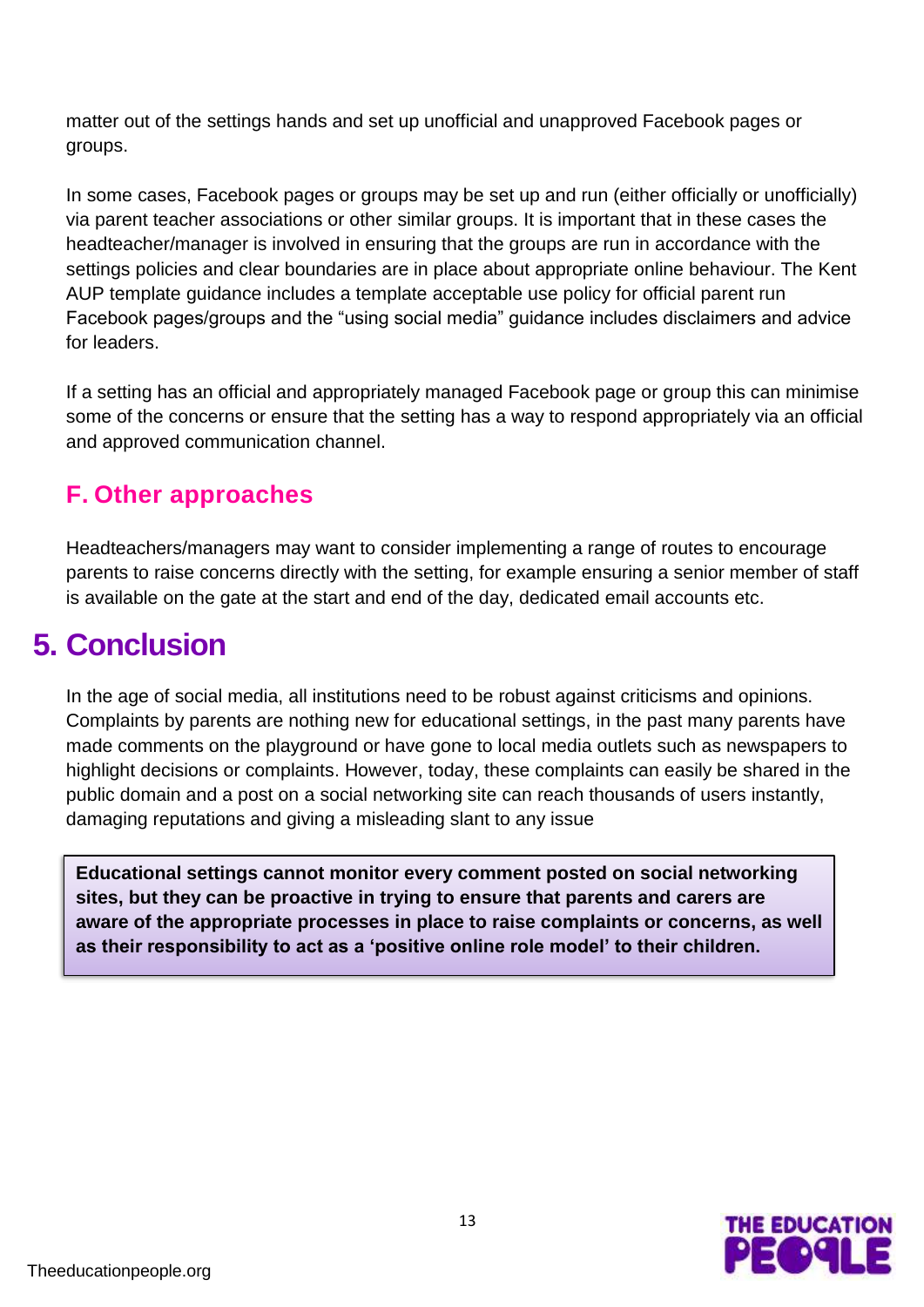# **Appendix 1: What to do if a complaint is made on a social networking site**

• Where was it posted? E.g. Facebook profile, page or group?

**Clarify: Who made the complaint?**

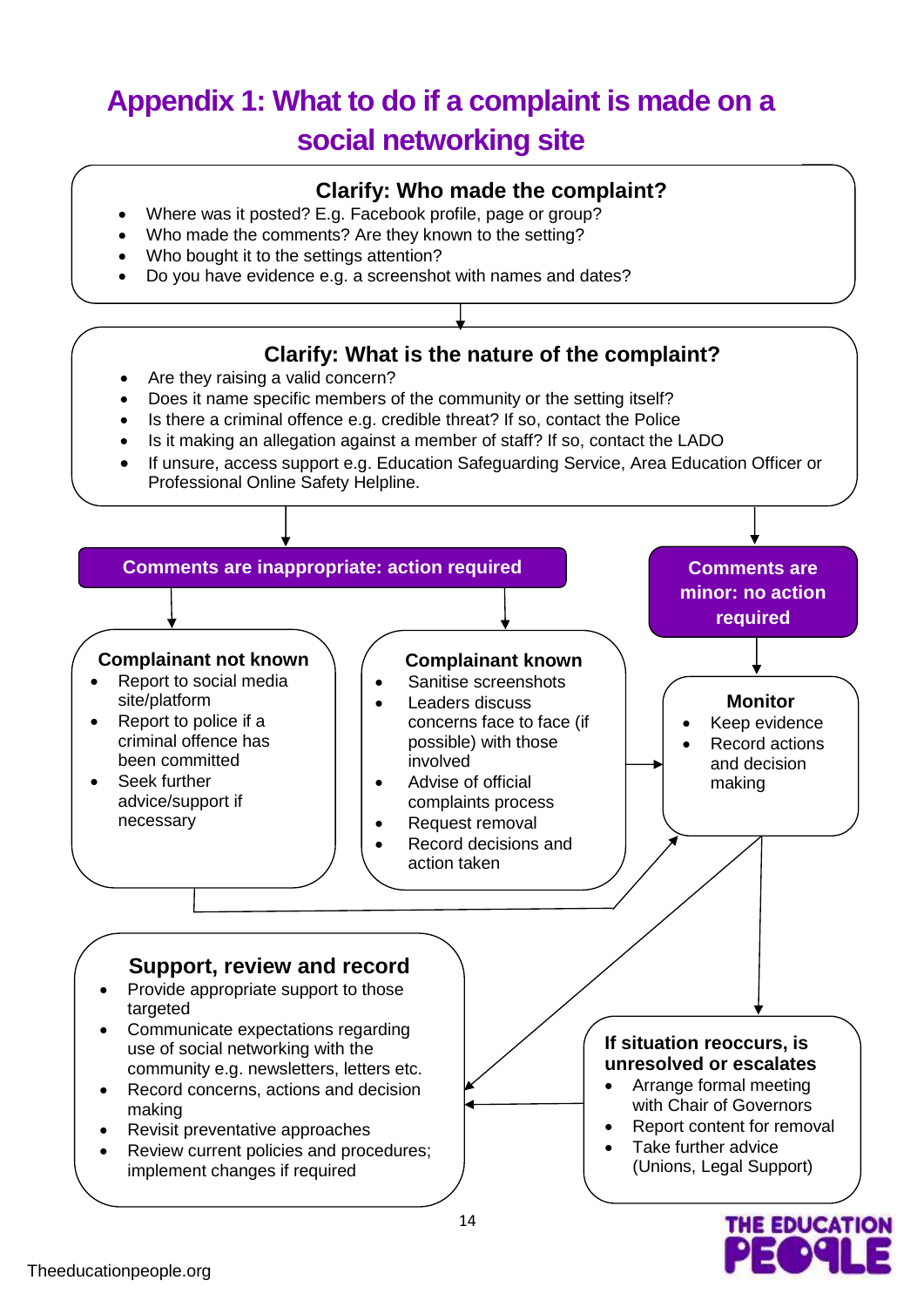# **Appendix 2: Legal Information**

In most circumstances where parents or members of the public are expressing an opinion, it is not possible to take legal action. However, if settings feel it is necessary to pursue a legal course, we recommend they contact legal support services and/or Kent Police.

In some situations, comments posted on social media may be a criminal or civil offence; if so, action could be considered under some of the following legislation.

## *This is not legal guidance; settings are advised to take appropriate legal advice if required. Please note that this list is not exhaustive, and, in some cases, other legislation may apply*.

## **Criminal Concerns**

- **Protection from Harassment Act 1997**: This Act is relevant for incidents that have happened repeatedly (i.e. on more than two occasions). The Protection from Harassment Act 1997 makes it a criminal and civil offence to pursue a course of conduct which causes alarm and distress, which includes the publication of words. The victim can also bring a civil claim for damages and an injunction against the abuser, although this is a remedy that is only used by individuals with the financial means to litigate. It is only possible if the abuser can be identified, which is not always possible.
- **Malicious Communications Act 1988:** Section 1 makes it an offence to send an indecent, grossly offensive or threatening letter, electronic communication or other article to another person with the intention that it cause them distress or anxiety.
- **Public Order Act 1986 (sections 17 — 29)**: This Act makes it a criminal offence to stir up racial hatred by displaying, publishing or distributing written material which is threatening.
- **Communications Act 2003:** Section 127 covers all forms of public communications, and subsection (1) defines an offence of sending a 'grossly offensive…obscene, indecent or menacing' communication. Subsection (2) defines a separate offence where for the purposes of causing annoyance, inconvenience or needless anxiety, a person sends a message which that person knows to be false (or causes it to be sent) or persistently makes use of a public communications system.
- **Racial and Religious Hatred Act 2006.** This Act makes it a criminal offence to threaten people because of their faith, or to stir up religious hatred by displaying, publishing or distributing written material which is threatening.
- **The Education Act 2011** makes it an offence to publish the name of a teacher who is subject to an allegation until such a time as that they are charged with an offence. All members of the community need to be aware of the importance of not publishing named

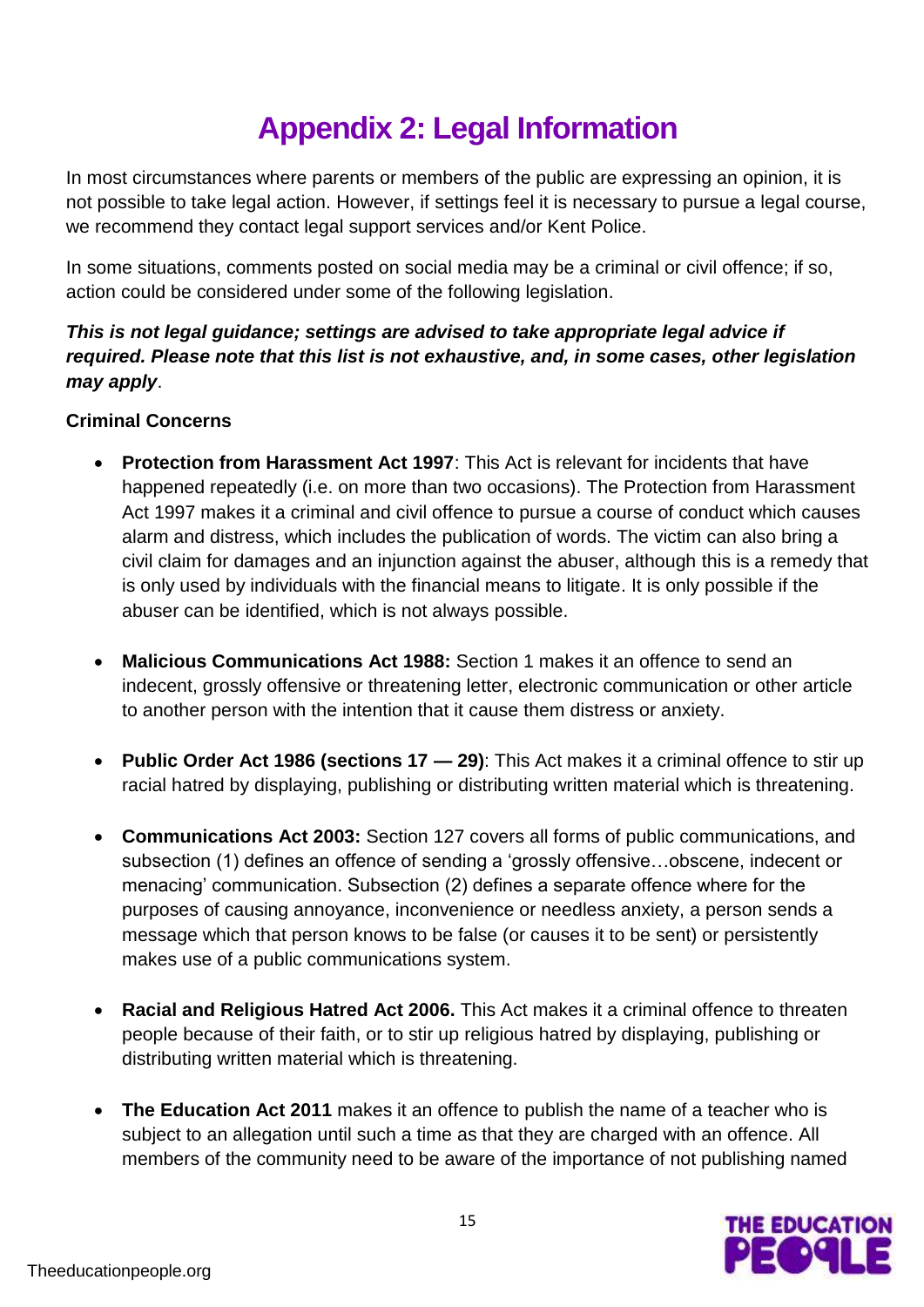allegations against teachers online as this can lead to prosecution; settings should contact the LADO for further guidance.

## **Civil Concerns: Libel and Privacy**

Comments made online by parents could possibly be classed as 'Libel' in some cases. Libel is defined as 'defamation by written or printed words, pictures, or in any form other than by spoken words or gestures'. The authors of such comments can be held accountable under Defamation law, which was created to protect individuals or organisations from unwarranted, mistaken or untruthful attacks on their reputation.

Defamation is a civil "common law" tort in respect of which the Defamation Acts of 1952 and 1996 provide certain defences. It applies to any published material that damages the reputation of an individual or an organisation, and it includes material published on the internet. A civil action for defamation can be brought by an individual or a company, but not by a public authority. Libel is a civil and not criminal issue and specific legal advice may be required. Legal advice should be sought if settings or individuals which to consider taking further action.

Where defamatory material is posted on a website, the person affected can inform the host of its contents and ask the host to remove it. Once the host knows that the material is there and that it may be defamatory, it can no longer rely on the defence of innocent dissemination in the Defamation Act 1996. This means that the person affected could (if the material has been published in the jurisdiction, i.e. in England and Wales) obtain a court order (an injunction) to require removal of the material and could sue either the host or the person who posted the material for defamation. Legal advice should be sought if settings or individuals which to consider taking this action.

#### **Other issues**

If social media is used to publish private and confidential information (for example breaches of data protection act) about an individual, it could give rise to a potential privacy claim. It is possible to seek an injunction and damages. Legal advice should be sought if settings or individuals which to consider this action.

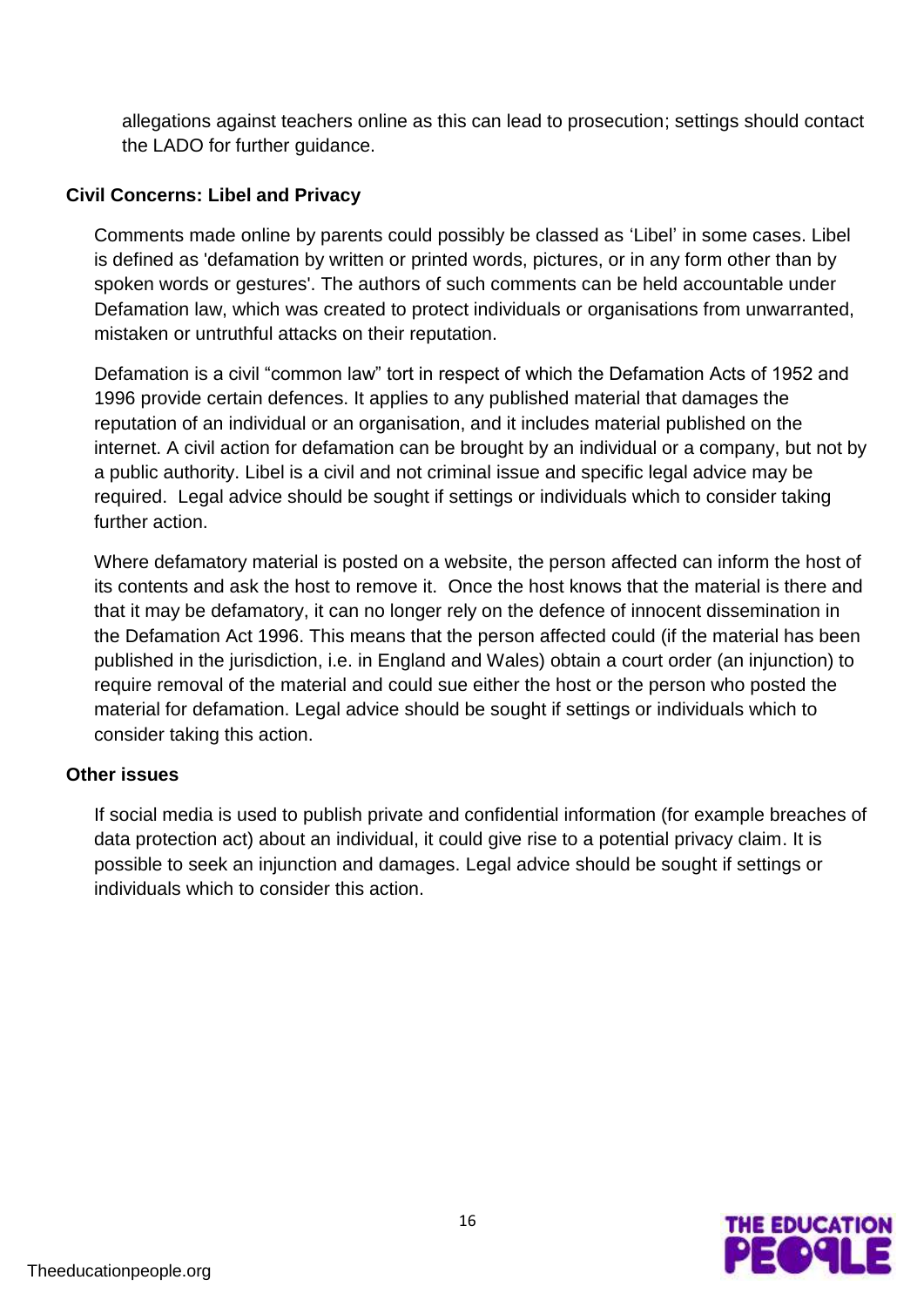# **Appendix 3: Template letters**

**Please be aware that settings must not share any information which could compromise a live police investigation; please seek advice if this is a concern.**

# **i. Preventative approaches**

#### **General Awareness Information for Newsletters**

At (Setting name) we strive to achieve the best for all children, however we recognise that on some occasions you may feel that we could have done better. We would like to encourage you to come in and discuss any concerns with us by (insert details e.g. speaking with the headteacher/manager).

We would be grateful if parents do not use social media to raise complaints but instead, we encourage you to come into school/setting and speak with us so that we can understand your concerns and help solve the problem. Complains on social media can be damaging for the school/setting, its staff and most importantly the children.

If you feel that an issue has not been dealt with appropriately, we will provide you with a copy of the formal complaints procedures.

#### **General Awareness Letter for all parents**

#### Dear Parent/Carers

Online Safety is an important part of keeping children safe at [school/setting name]. We can only be successful in keeping children safe online if we work with you to ensure that safety messages are consistent and that all members of the community behave safely and appropriately online.

We are writing to you to request your support in ensuring that our children have responsible online role models when posting and sharing content on social media sites. Whilst we are all entitled to have our own views and opinions, we would like to ask that all members of our community consider how our comments may be misunderstood or misinterpreted when shared online, and the possible impact and consequences on others of our online actions.

If parents have any concerns or complaints regarding the school/setting, then we would like to request that they be made using official channels, so we can work together to help resolve the concerns. The complaints procedure and anti-bullying policy and other relevant policies (such as behaviour or child protection policies) are available online via our website [link] or upon request at the office.

As responsible adults it's important we all consider the potential impact and implications of online behaviour for ourselves and our families, as well as other members of the community Our school/setting is keen to work in partnership with parents and carers to promote responsible internet use and acknowledge how important your role is in setting a good example of positive and responsible online behaviour for your child.

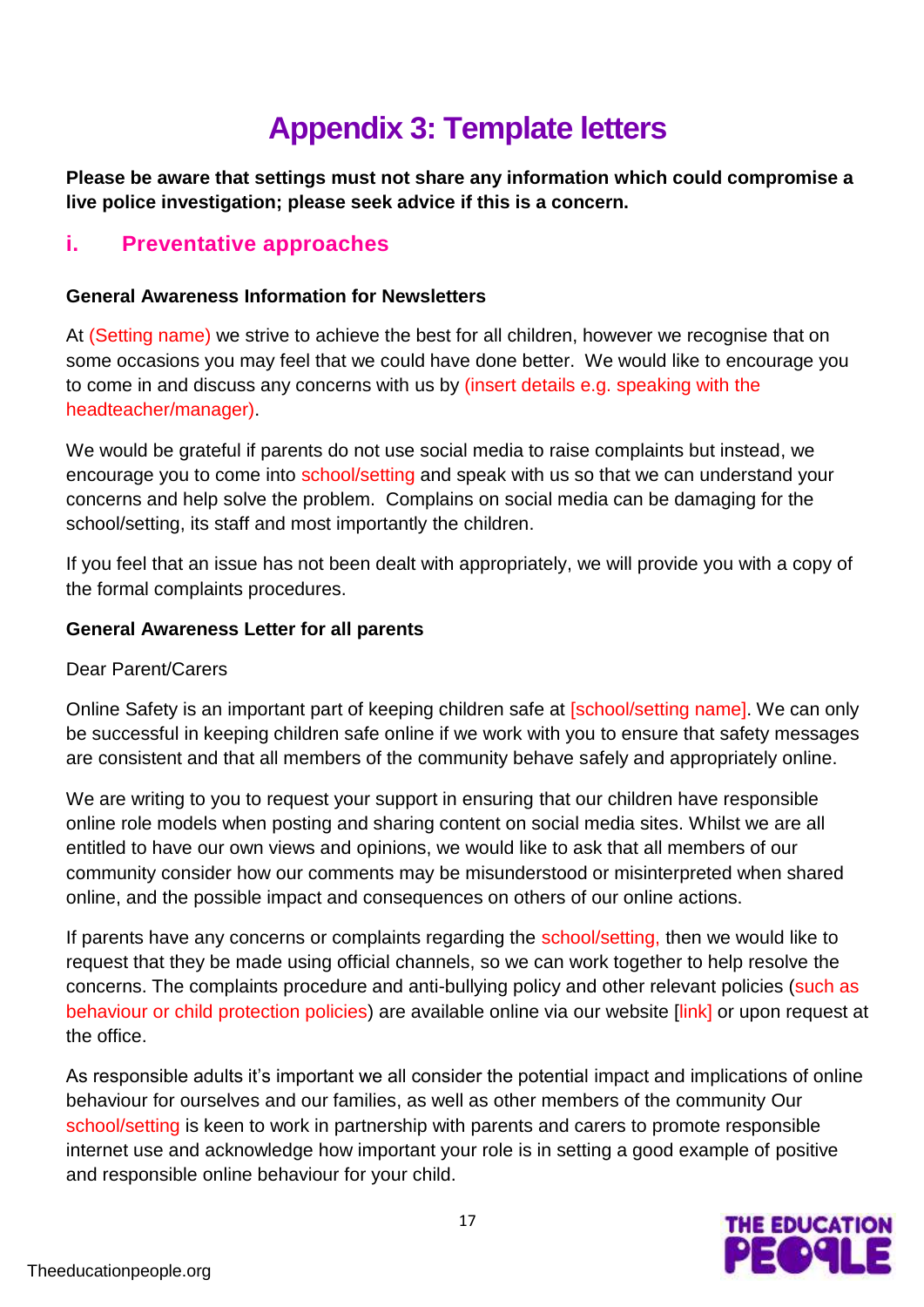More information about online safety can be found at the following places:

- [www.thinkuknow.co.uk/parents](http://www.thinkuknow.co.uk/parents)
- [www.saferinternet.org.uk](http://www.saferinternet.org.uk/)
- [www.childnet.com](http://www.childnet.com/)
- [www.nscpcc.org.uk/onlinesafety](http://www.nscpcc.org.uk/onlinesafety)
- [www.internetmatters.org](http://www.internetmatters.org/)

If parents/carers wish to discuss this matter further or have any other online safety concerns the please contact [Name] Designated Safeguarding Lead, or myself (if different).

Many thanks in advance for your support in this matter,

# [Name]

# Headteacher/Manager/Chair of Governors

# **ii. Letters following specific issues**

- **Do not use this letter if sharing it could identify members of the community.**
- **Do not send this letter until after parents involved have been spoken with.**

# **Template Incident Letter (following a specific issue) for all parents**

## Dear Parent/Carers

Online Safety is an important part of keeping children safe at [school/setting name]. We can only be successful in keeping children safe online if we work with you to ensure that online safety messages are consistent and that all members of the community behave safely and appropriately online.

Unfortunately, it has been brought to our attention that some parents have been using xxxx as a forum to complain and/or be abusive about the school/setting and/or members of staff/parents/children in the school/setting community. Whilst we are all entitled to have our own views and opinions, we would like to ask that all members of our community consider how this may be misunderstood or misinterpreted when shared online and the possible impact and consequences of these actions. We have spoken to those parents concerned and whilst we can continue to raise the profile of online safety, we need the help of the whole community to support us in keeping our wider community safe online.

It is important that all members of our community understand that the use of technology (including social networking, mobile phones, games consoles and other websites) to deliberately threaten, upset, harass, intimidate or embarrass someone else could be viewed as cyberbullying or harassment. Cyberbullying is just as harmful as bullying in the real world and is not tolerated at [school/setting name]. We take all instances of cyberbullying or harassment involving any members of our community very seriously as we want members of the community to feel safe.

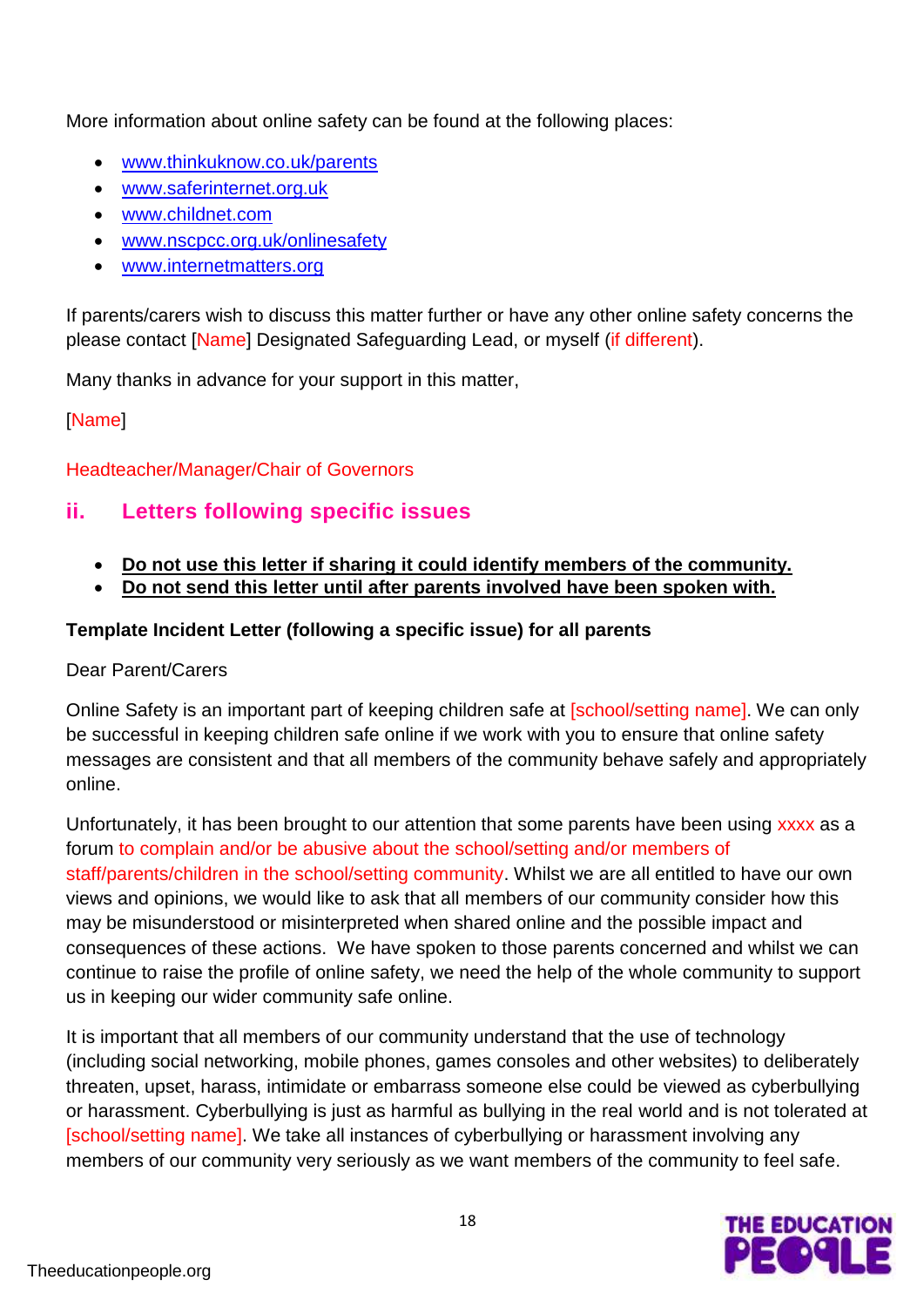Posting threatening, obscene or offensive comments online can potentially be considered as a criminal offence and can therefore have serious consequences.

Any complaints should be made using the correct and official channels, so we can work together to help resolve any concerns that parents may have. The complaints procedure, anti-bullying policy and other relevant policies (such as behaviour or child protection policies) are available online via our website (link) or upon request at the office.

I would like to ask all parents to think carefully about the information and comments they post online. As responsible adults it's important that we all consider the potential impact and implications posting such content may have on you and your family as well as other members of the community. I would also like to remind all parents about the need for us all to work in partnership to promote responsible internet use. Your role in setting a good example of positive and responsible online behaviour for your child is crucial.

If parents wish to discuss this matter further, or have any other online safety concerns the please contact [Name] Designated Safeguarding Lead, or myself (if different).

Many thanks in advance for your support in this matter,

# [Name] Headteacher/Manager/Chair of Governors

# **iii. Letter to use with parents specifically involved in concerns**

• **This template should be used with care and only sent if settings are unable to meet with parents involved face to face.**

## Dear parent/carer

It has been drawn to my attention that you have recently made comments online on [site] relating to [event]. I enclose a screenshot of the material in question, which you will note has been signed and dated.

I am disappointed that you have chosen to use this medium to express these views and I am greatly concerned about the tone of the comments made and their abusive and threatening nature [substitute for more appropriate adjectives if necessary] relating to another member of our community.

It is important that all members of our community understand that the use of technology (including social networking, mobile phones, games consoles and other websites) to deliberately threaten, upset, harass, intimidate or embarrass someone else could be viewed as cyberbullying or harassment. Cyberbullying is just as harmful as bullying in the real world and is not tolerated by our school/setting; (School/setting name) take all instances of cyberbullying or harassment involving any members of our community seriously, as we want members of the community to feel safe and happy both on and offline.

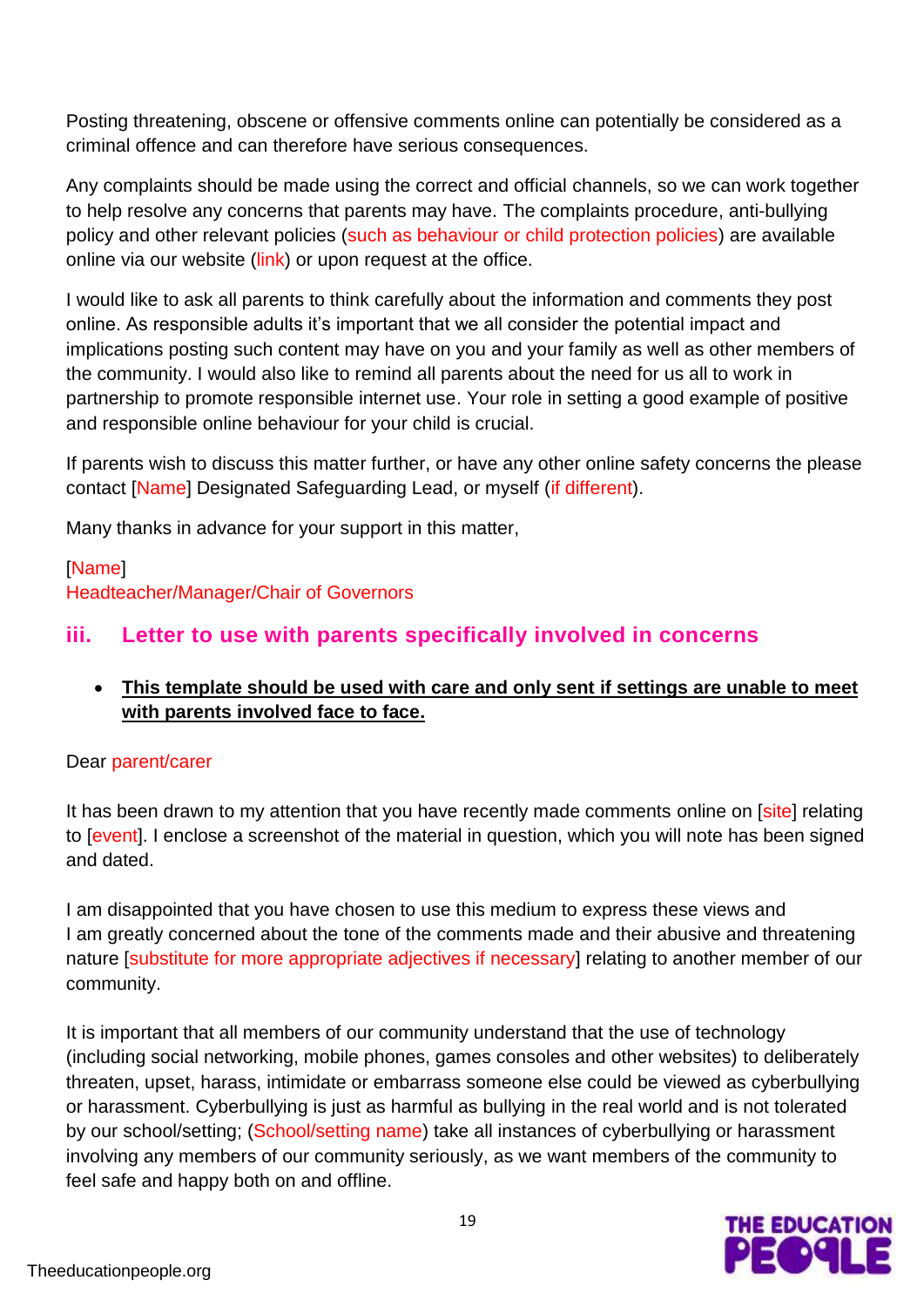Please contact me at your earliest convenience to arrange an appointment as I would appreciate a meeting with you to discuss this matter in an open and constructive manner. I emphasise, that the conversation will remain confidential. My colleague [insert name and role e.g. chair of governors] will be present to act as note-taker and you may also wish to be accompanied by a family member or friend (if needed).

I am sure that we will be able to resolve this situation and achieve a positive outcome and I look forward to meeting with you.

Yours sincerely, [Name] Headteacher/Manager/Chair of Governors

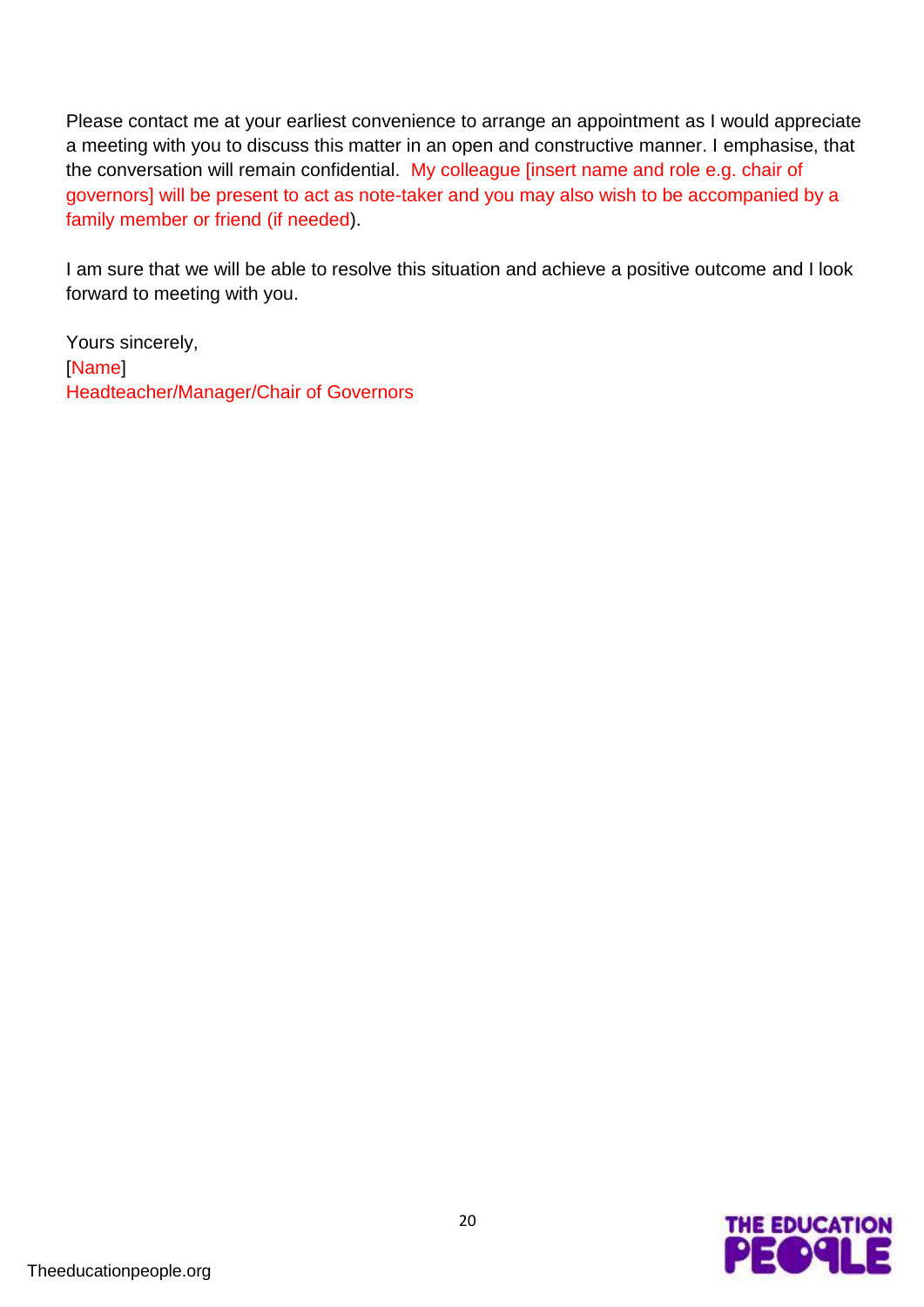# **Appendix 4: How to report/remove content on Facebook**

# **Removal**

#### **To remove a Facebook post**

To remove a comment of a Facebook profile the user must access their profile and click on in the top right of the post and then select the "delete"



#### **To remove a Facebook page**

Only Facebook or the page administrator can delete a Facebook page. To remove a page admin should:

- 1. Click Settings at the top of your Page
- 2. From General, click Remove Page
- 3. Click Delete [Page name] and follow the on-screen instructions

#### **To remove a Facebook group**

Only Facebook or the page administrator can delete a Facebook group. Groups are deleted when they have no members. If you've created a group, you can delete the group by removing all its members and then yourself.

- 1. Go to the group you want to delete and click Members below the cover photo
- 2. Click  $\Phi$  next to each member's name and select Remove from Group
- 3. Select Leave Group next to your name once you've removed the other members

Note: An admin can't delete a group they didn't create unless the original creator chooses to leave it.

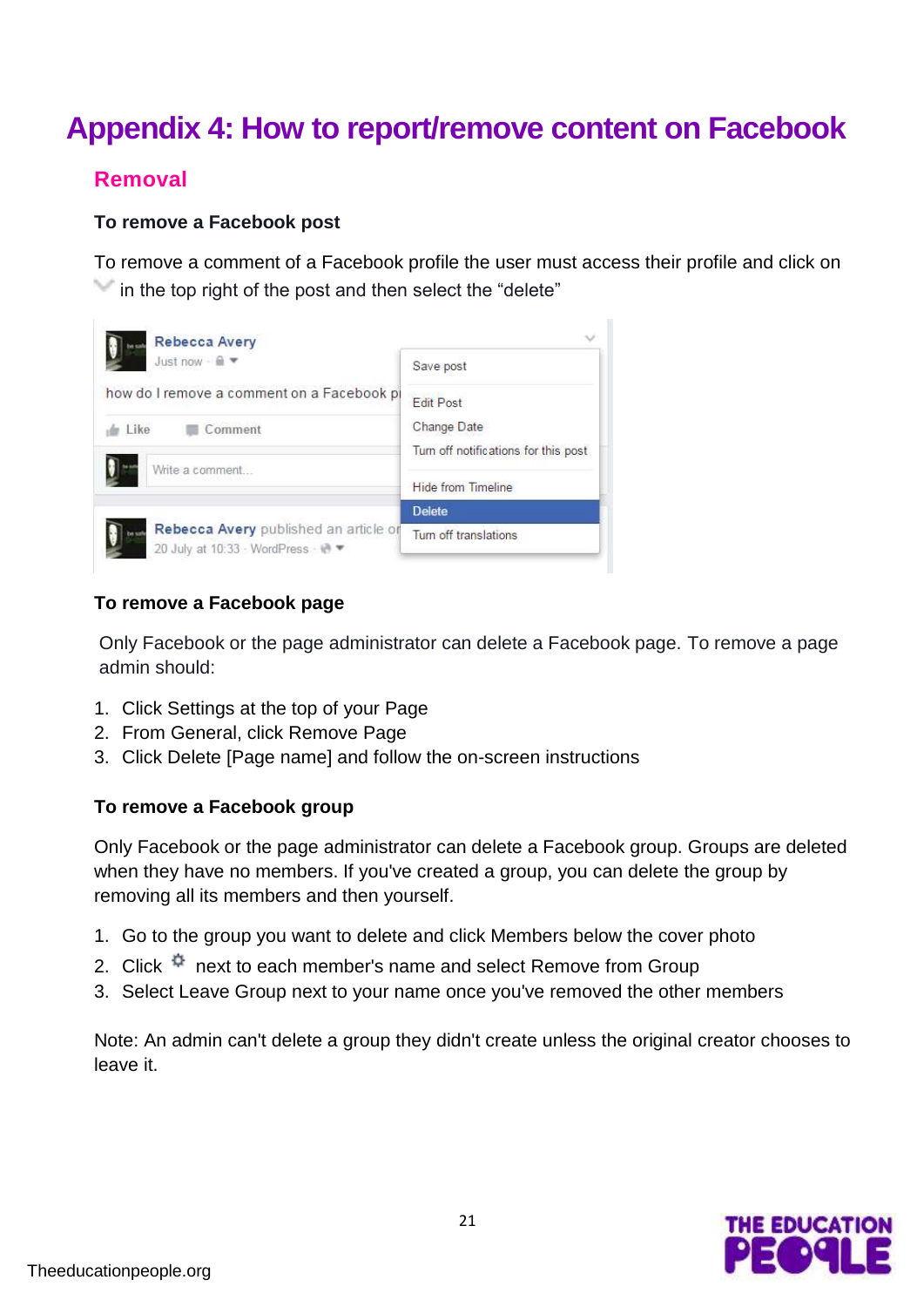# **Reporting**

When something gets reported to Facebook, they will review it and remove anything that doesn't follow the [Facebook Community Standards.](https://www.facebook.com/communitystandards/) Facebook don't include any information about the person who filed the report when they reach out to the person responsible. Please keep in mind that reporting something to Facebook doesn't guarantee that it will be removed.

Headteachers/managers may wish to encourage the member of the community who bought the concern to the settings attention to report the issue themselves.

## **Finding the URL (web address) of a Facebook post**

Please note this is not always possible to obtain via the Facebook app. Access will be required via a web browser.

To get a URL:

- 1. Click the date or time link in the post or comment
- 2. Copy the link in the web address bar (see EXAMPLE below)

| 3 Attps://www.facebook.com/notes/facebook-security/guest-post-stopbadware-qa/10150873437360766 |          |                                      |  |  |
|------------------------------------------------------------------------------------------------|----------|--------------------------------------|--|--|
|                                                                                                | facebook | Search for people, places and things |  |  |

#### **Reporting without an Account**

If the headteacher/manager does not have a Facebook account, a report can be made via this form: [www.facebook.com/help/contact/274459462613911](https://www.facebook.com/help/contact/274459462613911)

To report a concern without an account then you will require the link (URL) to the specific content you're reporting (see above). If you're unable to provide the link to the content, Facebook may be able to find the content if you provide as much of the information below as possible:

- Link to the Facebook profile, Page or group that created the content that you're reporting, and the time and date that the content was posted
- A screenshot of the abusive content. If possible, the screenshot should include the name of the person, Page or group that created the content you're reporting and the time and date it was posted.

## **To report a Facebook profile:**

- 1. Go to the profile you want to report
- 2. In the bottom right of the cover photo, click **and select Report**
- 3. Follow the on-screen instructions

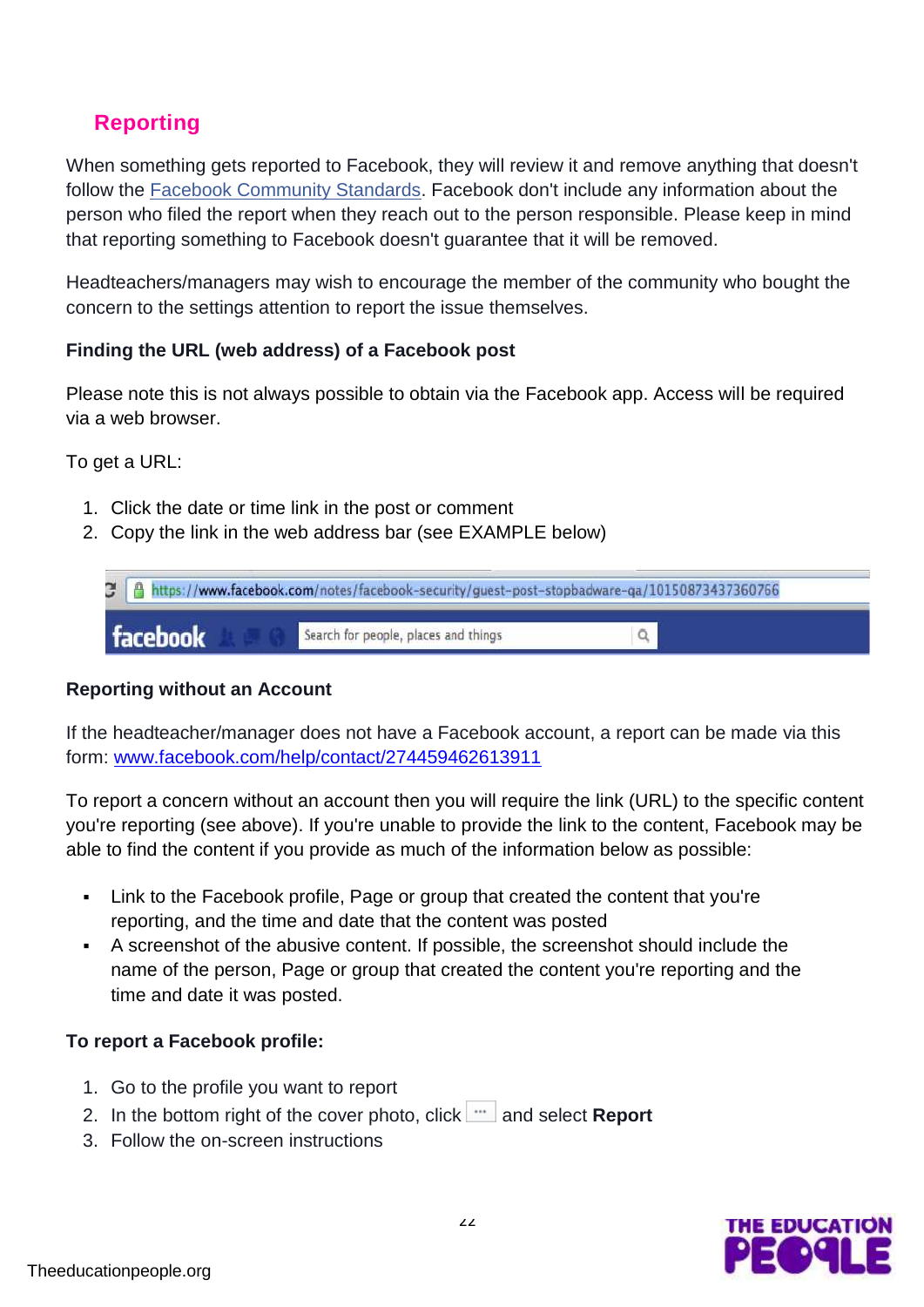## **To report a specific comment/post:**

- 1. Click in the top right of the post you want to report and select **I don't want to see this**
- 2. Click **Why don't you want to see this?**
- 3. Choose the option that best describes the issue and follow the on-screen instructions

#### **To report a photo or video:**

- 1. Click on the photo or video to expand it
- 2. Click **Options** in the bottom right
- 3. Click **Report Photo** for photos or **Report Video** for videos

## **To report a message:**

- 1. Open the message you'd like to report
- 2. Click **Actions** in the top right
- 3. Click **Report Spam or Abuse...** and follow the on-screen instructions

## **To report an abusive Page:**

- 1. Go to the Page you want to report
- 2. Click ... on the Page's cover photo
- 3. Select **Report Page** and follow the on-screen instructions

Facebook will review the Page and remove anything that doesn't follow the **Facebook Community** [Standards.](https://www.facebook.com/communitystandards) Facebook may also warn or disable the person responsible.

## **To report a group:**

- 1. Go to the group you want to report
- 2. Click  $\bullet\bullet\bullet$  at the top right
- 3. Pick **Report Group** from the dropdown menu

#### **To report a comment:**

- 1. In the top right, click  $\mathbf{\times}$
- 2. Select **Report**

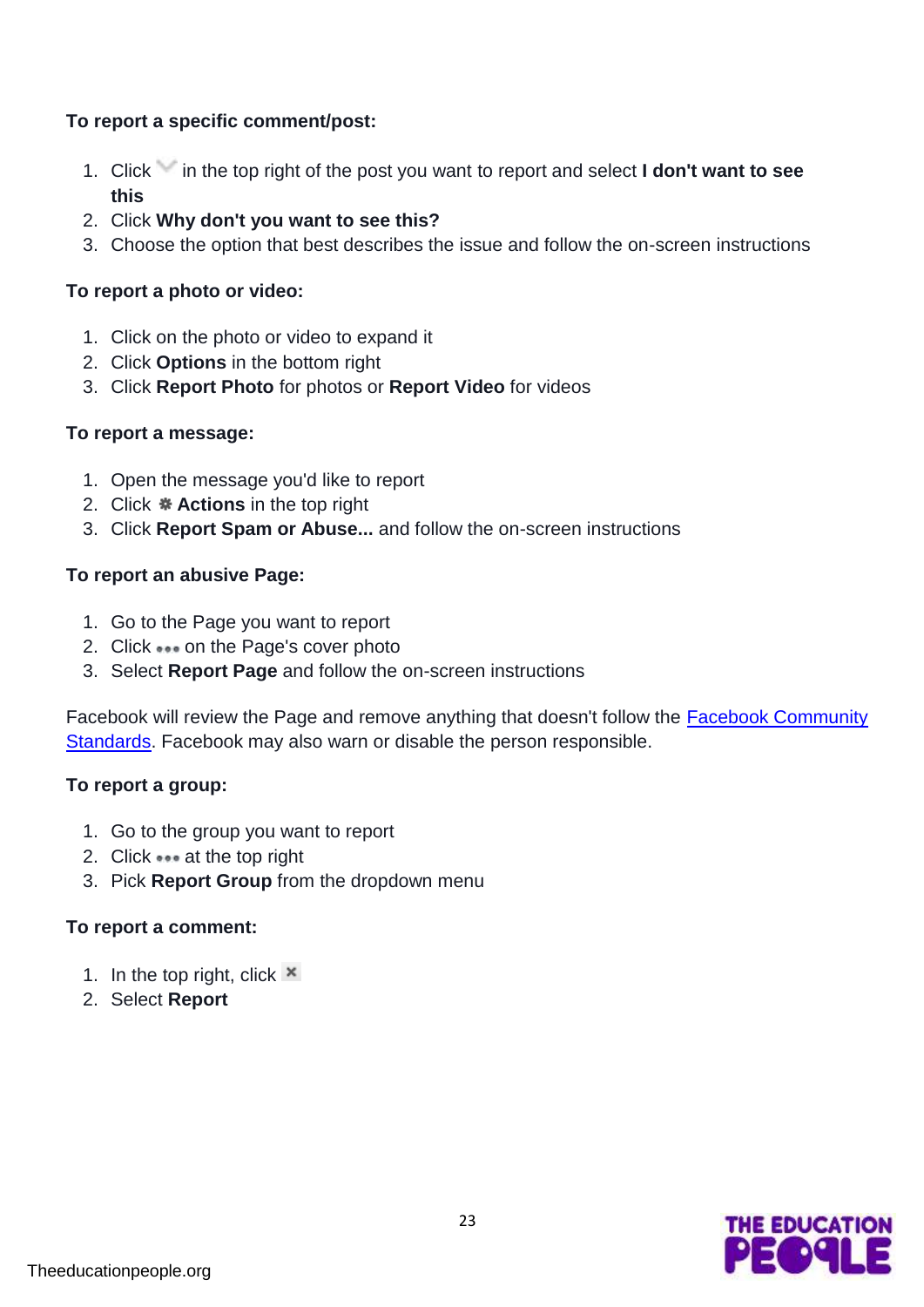# **Appendix 5: How to report/remove content on Twitter**

# **Removal**

## **To delete a Tweet**

- 1. Visit your **Profile** page.
- 2. Locate the Tweet you want to delete.
- 3. Click the  $\vee$  icon
- 4. Click **Delete Tweet**.

#### **Be aware:**

- When a Tweet is deleted, it is removed from the users account, the timeline of any accounts that follow the user, and from Twitter search results.
- Retweets of the deleted Tweet will also be removed.
- If other people have copied and pasted part or all of the text into their own Tweet, their Tweets will not be removed.
- If other people have Retweeted the Tweet with a comment of their own, their Tweets will not be removed.
- Tweets may be cached or cross-posted on third-party websites, applications, or search engines. Twitter cannot remove Tweets that are not on twitter.com, Twitter for iOS, or Twitter for Android.

# **Reporting**

When something gets reported to Twitter, they will review it and remove anything that doesn't follow the [Twitter Rules](https://help.twitter.com/en/rules-and-policies/twitter-rules) or [Terms of Service.](https://twitter.com/en/tos) Specific policies that may be helpful to access include the [Hateful conduct policy](https://help.twitter.com/en/rules-and-policies/hateful-conduct-policy) and the [Trademark policy.](https://help.twitter.com/en/rules-and-policies/twitter-trademark-policy)

Twitter doesn't include any information about the person who filed the report when they reach out to the person responsible. Please keep in mind that reporting something to Twitter doesn't guarantee that it will be removed or that an account will be suspended.

Anyone can report abusive behaviour directly on Twitter. Headteachers/managers may wish to encourage the member of the community who bought the concern to the settings' attention to report the issue themselves.

It's important to be aware that once you have reported content to Twitter, it will disappear from your timeline or inbox; it's therefore recommended that you obtain screenshots (including usernames, times and dates) before doing this.

Additional information about reporting abusive behaviour to Twitter can be found at: <https://help.twitter.com/en/safety-and-security/report-abusive-behavior>

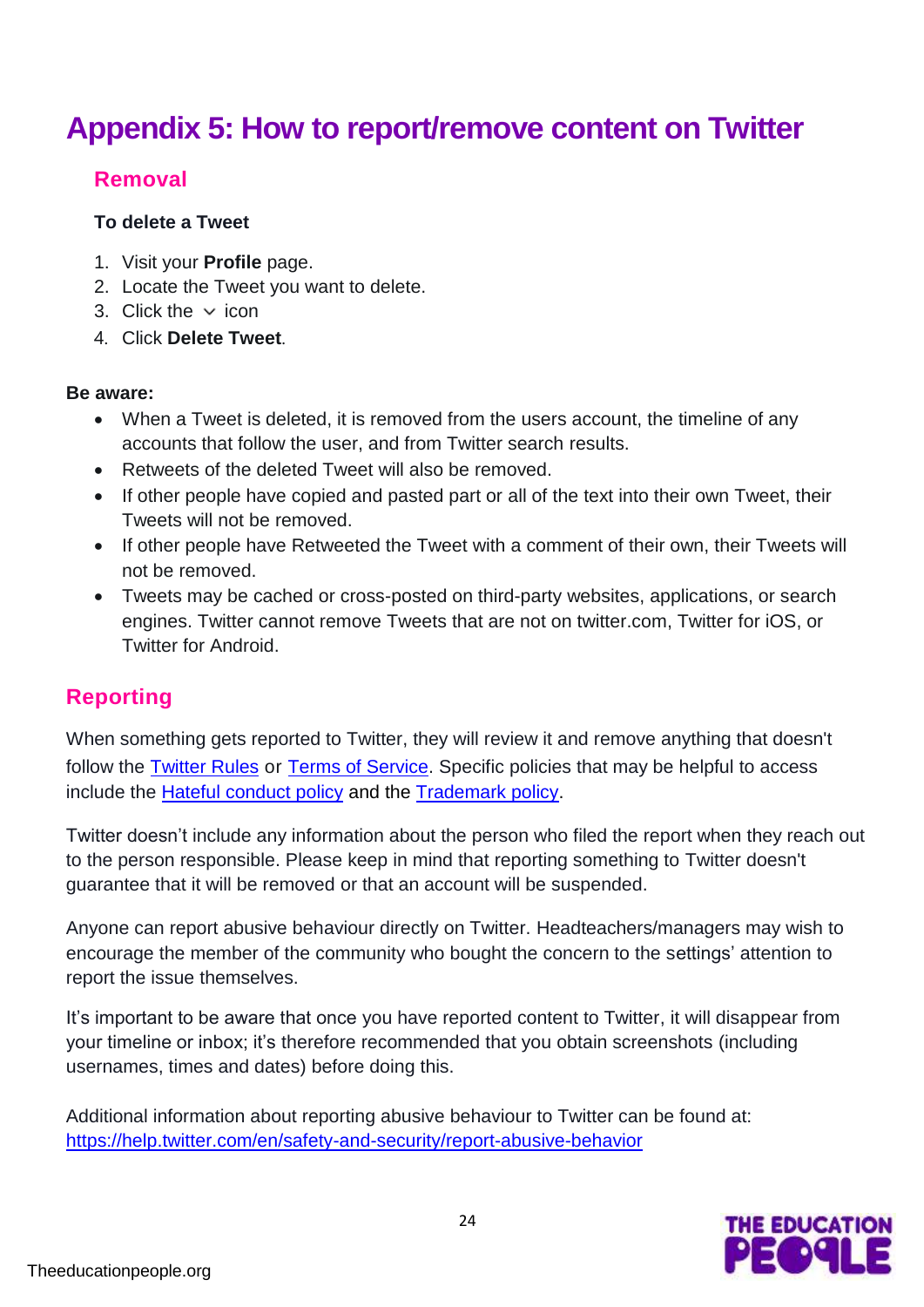## **How to find a Tweet's URL**

In some cases, it may be helpful to access the [URL](https://help.twitter.com/en/using-twitter/tweet-and-moment-url) (web address of a Tweet)

- 1. Navigate to the Tweet you'd like the URL of.
- 2. Click the  $\vee$  icon located within the Tweet.
- 3. From the pop-up menu, select Copy link to Tweet. The URL should now be copied to your clipboard.

Whenever you view a Tweet's permanent link, you can see:

- The exact time and date the Tweet was posted.
- The number of favourites and retweets the Tweet received.

#### **Reporting without a Twitter account**

If the headteacher/manager does not have a twitter account, a report of someone on Twitter engaging in abusive or harassing behaviour can be made via this form: <https://help.twitter.com/forms/abusiveuser>

To report a concern without an account then you will require the link (URL) to the specific content you're reporting (see above how to do this).

#### **How to report profiles for violations:**

- 1. Open the profile you'd like to report.
- 2. Select the overflow icon (via twitter.com and Twitter for Android) or tap the gear icon **F** (from Twitter for iOS).
- 3. Select Report and then select the type of issue you'd like to report.
- 4. If you select 'They're being abusive or harmful', Twitter will ask you to provide additional information about the issue you're reporting. Twitter may also ask you to select additional Tweets from the account you're reporting so they have a better context to evaluate your report.
- 5. Twitter will include the text of the Tweets you reported in any follow-up emails and notifications to you. To opt-out of receiving this information, please uncheck the box next to 'Updates about this report can show these Tweets'.
- 6. Once you've submitted your report, Twitter may provide recommendations for additional actions.

#### **How to report an individual Direct Message:**

- 1. Click into the Direct Message conversation and find the message you'd like to flag.
- 2. Hover over the message and click the report icon when it appears.
- 3. Select 'Report @username'.

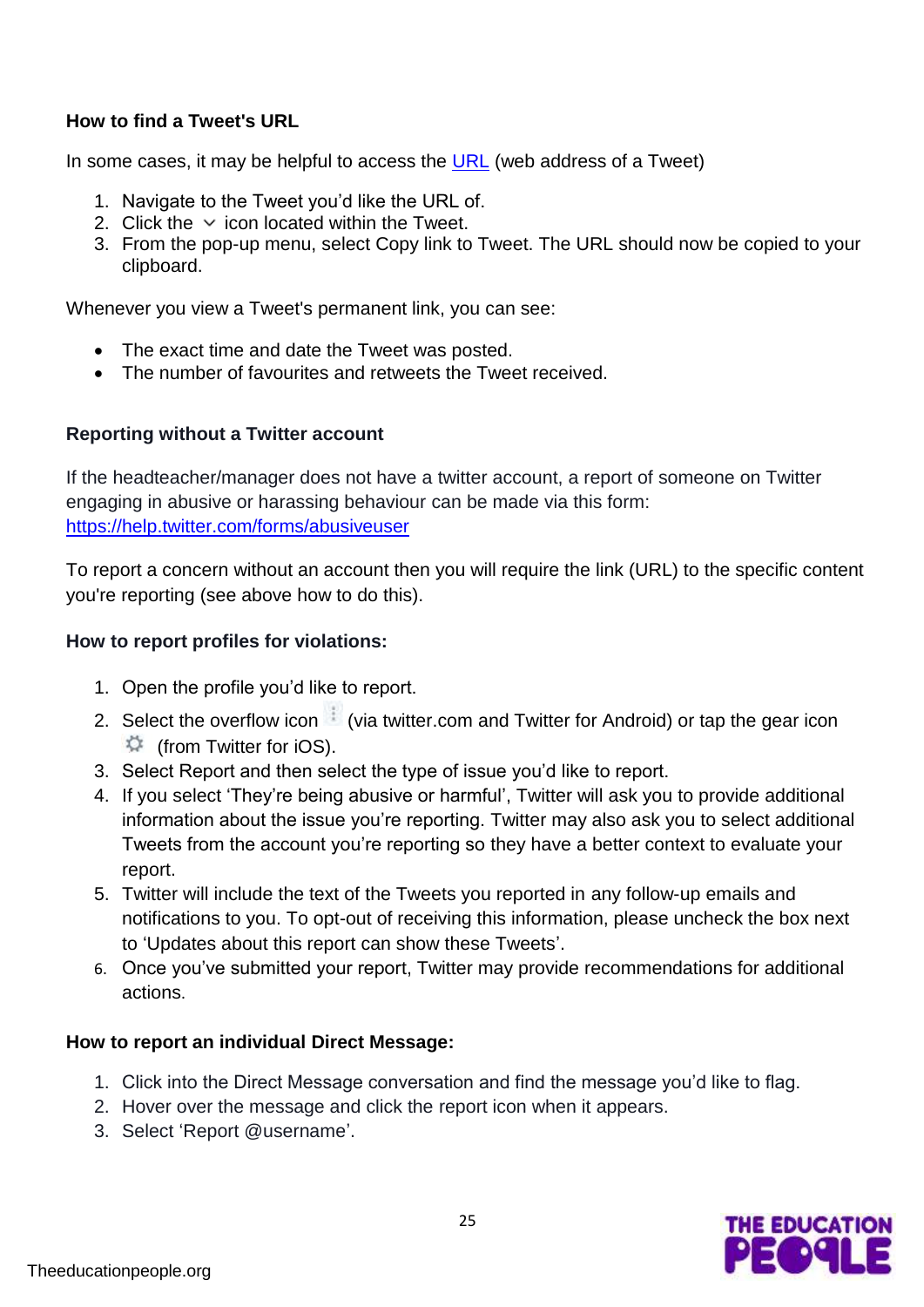- 4. If you select 'It's abusive or harmful', Twitter will ask you to provide additional information about the issue you're reporting. Twitter may also ask you to select additional messages from the account you're reporting so they have better context to evaluate your report.
- 5. Once you've submitted your report, Twitter provide recommendations for additional actions you can take to improve your Twitter experience.

#### **How to report a Tweet:**

- 1. Navigate to the Tweet you'd like to report on twitter.com or from the Twitter for iOS or Android app.
- 2. Click or tap the  $\vee$  icon.
- 3. Select Report.
- 4. Select 'It's abusive or harmful'.
- 5. Twitter will ask you to provide more information about the issue you're reporting. Twitter may also ask you to select additional Tweets from the account you're reporting so they have better context to evaluate your report.
- 6. Twitter will include the text of the Tweets you reported in follow-up emails and notifications to you. To opt-out of receiving this information, please uncheck the box next to 'Updates about this report can show these Tweets'.
- 7. Once you've submitted your report, Twitter will provide recommendations for additional actions.

#### **How to report an account that has been blocked:**

You can report an account that you have blocked or that has blocked you.

- 1. Go to that account's profile and click or tap the gear icon  $\mathbb{Q}$  or overflow icon and select 'Report'.
- 2. Twitter will ask you to provide additional information about the issue you're reporting.